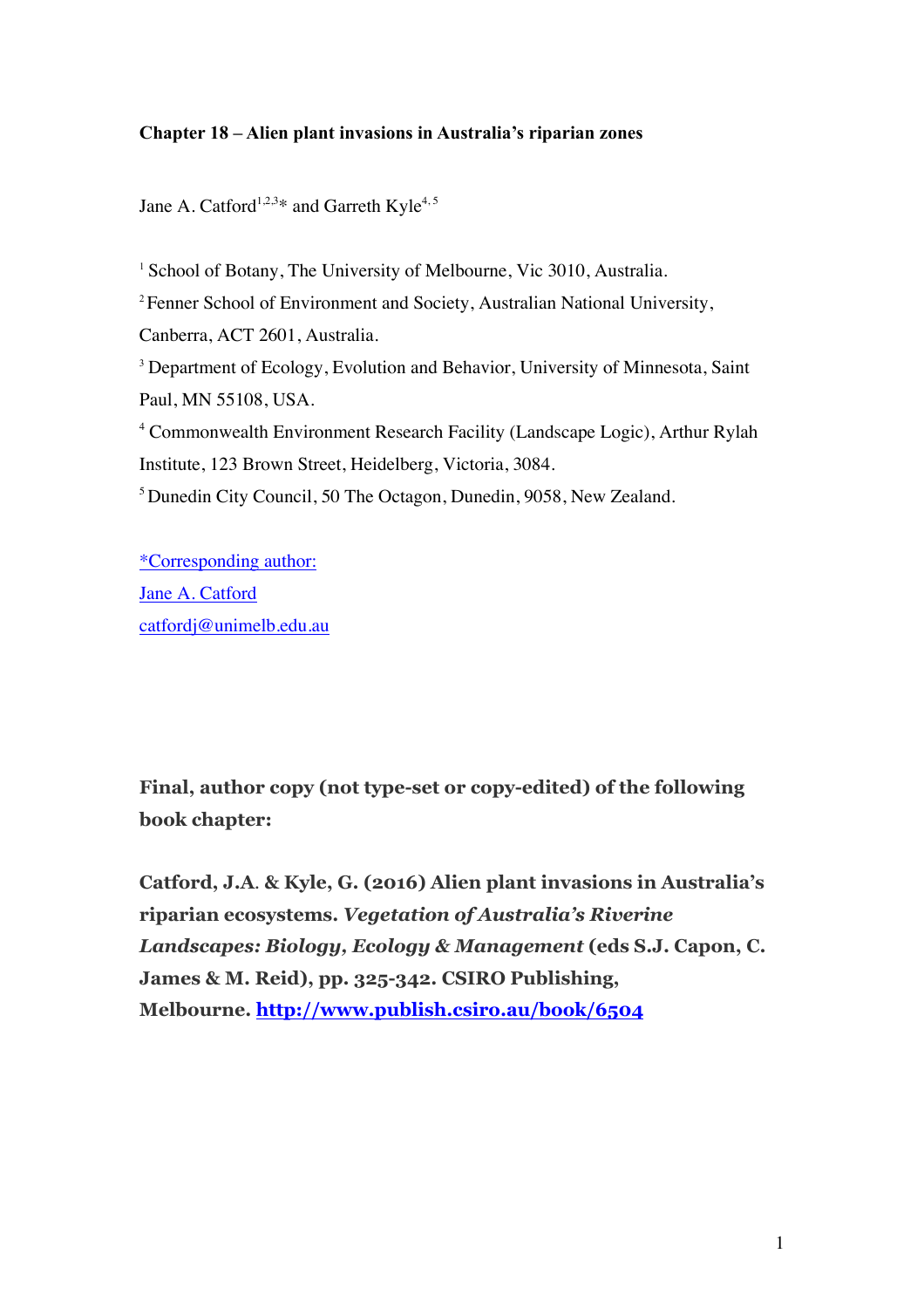## **Introduction**

Biological invasions have been identified as one of the main components of global environmental change (Millenium Ecosystem Assessment 2005) and are considered the second largest threat to biodiversity after habitat destruction (Sala *et al.* 2000). Invasive plant species can alter ecosystem structure and function (Richardson and Pyšek 2006), compromising the services that ecosystems provide. Accounting for 13% of Australia's flora, there are currently over 3,000 alien plant species growing wild in Australia, with a further 6,000 species predicted to naturalize in the future (Randall 2007). Alien plants cost more than \$4 billion each year in Australia (Sinden *et al.* 2004) and put native biodiversity directly at risk: of 1,302 plant species listed under Australia's Environment Protection and Biodiversity Conservation Act, more than two-thirds are threatened by alien plants (Department of Sustainability Environment Water Population and Communities 2012). The extent and effects of alien plant invasion are particularly apparent in riparian zones.

Riparian zones often experience high levels of invasion compared to other ecosystems (Fig. 1; Stohlgren *et al.* 2002; Richardson *et al.*, 2007; Catford *et al.*, 2012b). For example, of 24 habitat types examined in Catalonia, Spain, riparian ecosystems were among the four most invaded habitat types with respect to alien species richness (Vilà *et al.* 2007). Based on the proportion of the alien species pool that invades a given vegetation type, Catford and Jansson (2014) found that riparian scrub was the third most invaded of 20 vegetation types in Victoria, Australia, mirroring global trends. As well as having significant cultural and socio-economic values, riparian zones are crucial for nutrient processing, water purification and for the provision of resources for native plants and animals. Although these ecosystem functions may be compromised by plant invasions, traditional weed control techniques may further erode them, presenting a dilemma for natural resource managers.

In this chapter, we focus on aspects of alien plant invasion most relevant to Australia's riparian zones. We discuss the primary mechanisms and pathways of invasion, the functional characteristics of invading species, impacts of alien species, management options and key knowledge gaps. Though some authors contend that native species should be included in discussions of biological invasions (Valéry *et al.*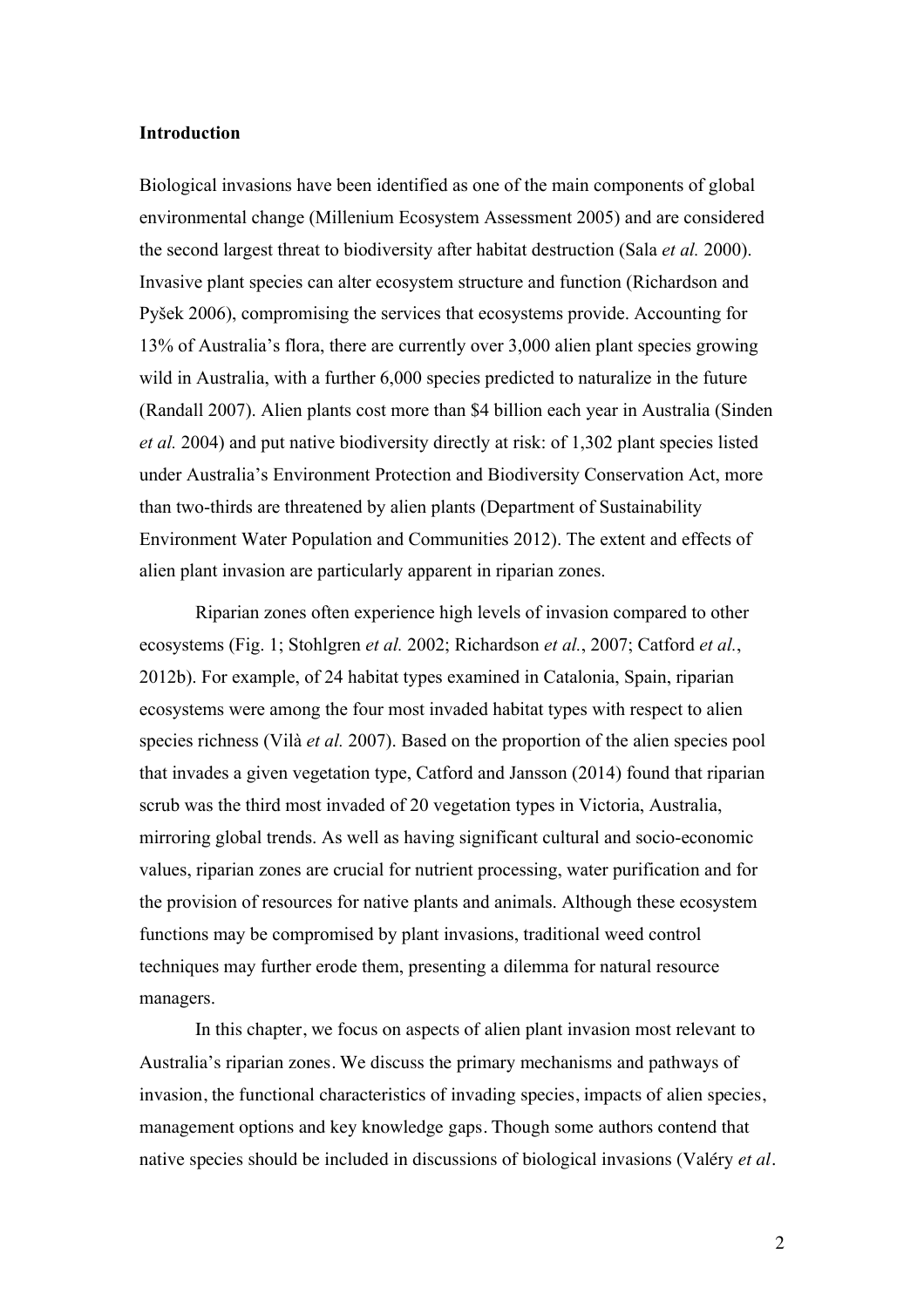2013), we focus on species that are alien (exotic, foreign, non-indigenous, non-native, introduced) to Australia. We note that there are both invasive and non-invasive alien species. Though definitions vary (Colautti and MacIsaac 2004), alien species are generally considered invasive when they spread beyond the area where they were initially introduced and become dominant in a community (Richardson *et al.* 2000).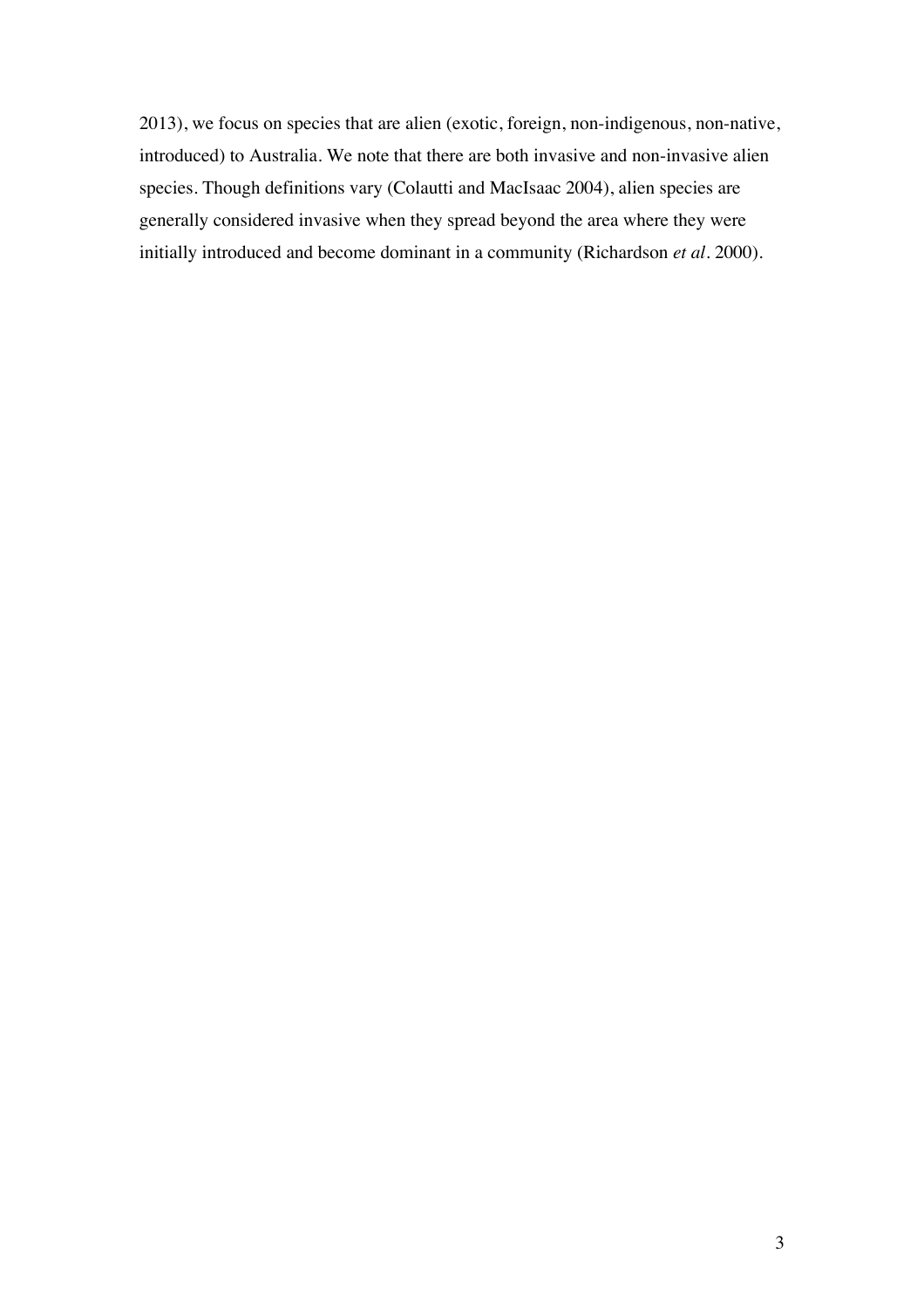## **Stages and mechanisms of plant invasion**

Plant invasion is the result of three interdependent factors, all of which must be accommodating, if not favourable, for invasion to occur (Catford et al. 2009). The first is propagule availability or propagule pressure, defined as the number of individuals introduced per event multiplied by the frequency of introduction events (Eppstein and Molofsky 2007). Propagule pressure is a prerequisite for invasion and the greater the number of propagules introduced, the greater the likelihood of successful invasion (Simberloff 2009). Second, the physical, or abiotic, characteristics of a habitat must be within the environmental tolerance range of an alien species for invasion to occur. Third, invasion outcomes are affected by the biological characteristics of, and interactions among, the invaders and the recipient community. The relative importance of these three factors varies in space and time.

## *Propagule transport and introduction*

Invasion of alien species requires the transport, either intentional or unintentional, of plant propagules (adult plants, seeds, spores or vegetative fragments) to a new location. Alien species may be imported as a commodity, arrive with a transport vector, or may spread from another invaded region (Hulme et al. 2008). Global patterns suggest that the majority of terrestrial and aquatic plants (both of which invade riparian ecosystems) escape into natural ecosystems after being intentionally introduced, most often for ornamental purposes or use in aquaria (Hulme et al. 2008). In Australia, most alien plant species have been introduced for domestic gardens, agriculture and pastoralism (Randall 2007). Pond apple (*Annona glabra*), for example, was originally imported as a rootstock for custard apples, while gorse (*Ulex europaeus*) was introduced as an ornamental hedge, and blackberry (*Rubus fruticosus*) for its fruit. All of these species have since escaped and represent significant problems in riparian or wetland systems (Anon 2008). The Weeds of National Significance (WoNS) ranks problematic species according to invasiveness, potential for spread, impact and ecological and socio-economic values of species (Anon 2008). Fifteen of the 32 WoNS are known to be successful in riparian or aquatic systems and were introduced into Australia intentionally (AWC 2012). However, only a few were deliberately introduced into riparian zones (e.g. *Hymenachne amplexicaulis* for ponded pasture: Smith 1995; *Salix nigra* for soil stabilisation: Ladson 1997).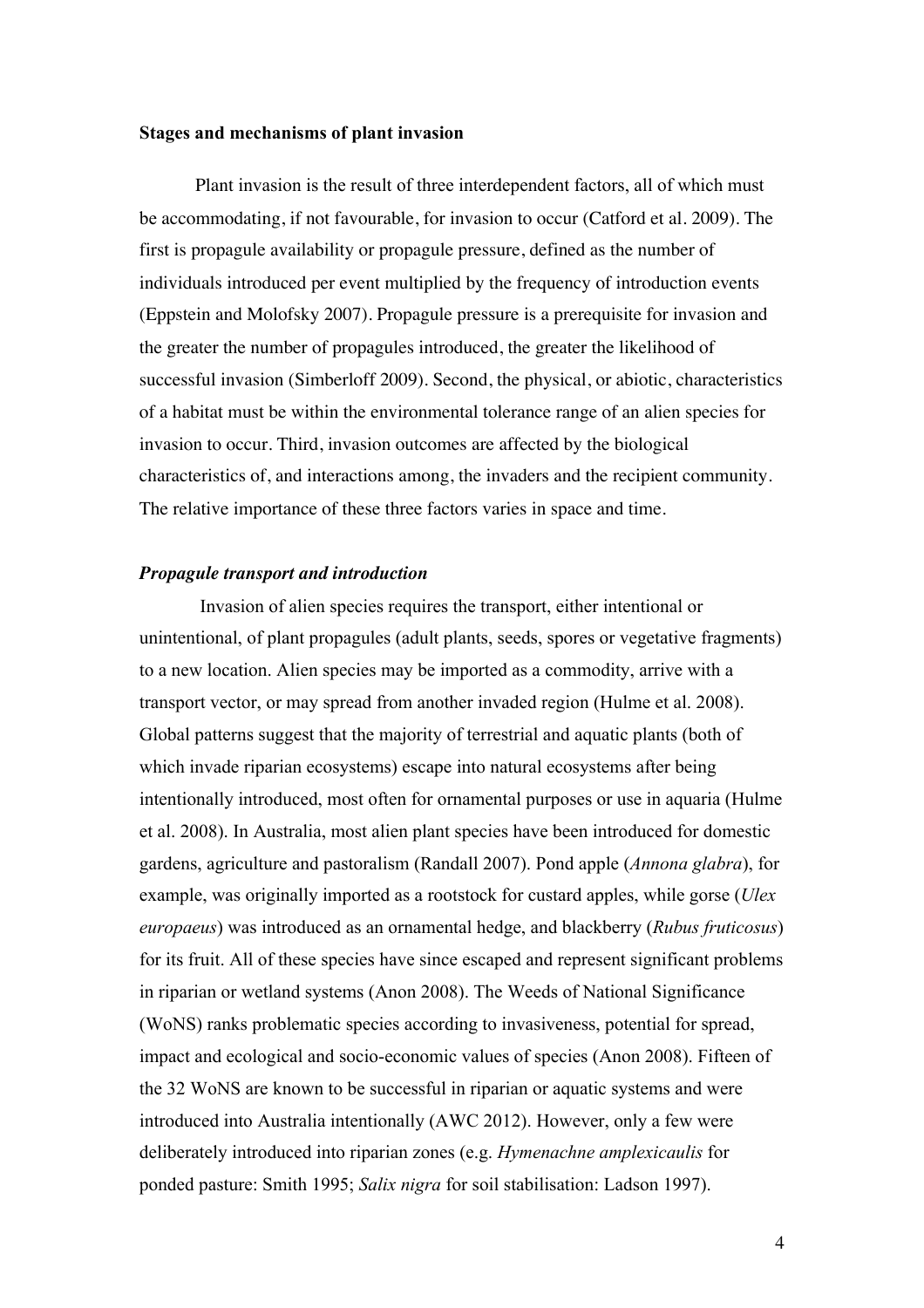Alien species may escape into riparian zones because human activities often concentrate in and around rivers (Fig. 1). Riparian systems, being effectively linear, have a large edge to core ratio, which makes them particularly vulnerable to species invading from surrounding ecosystems (Cumming 2002). Towns are frequently located near rivers, as are areas of agriculture, which benefit from the fertile soil and proximate water supply. Organic waste from gardens and agriculture may be dumped in riparian zones, and alien species used in aquaria may be released into waterways. Centres of human activity thus provide a ready source of propagules.

#### *Colonisation and establishment*

After arriving at a site, introduced plants must colonise and survive. Native and alien species undergo the same colonisation process (Meiners et al. 2004) and both need space to obtain resources. Riparian ecosystems typically have high availability of the resources (especially nutrients and water) that are necessary for the establishment and persistence of plants. Resource availability in riparian zones fluctuates because river systems are temporally and spatially dynamic (Richardson et al. 2007). Pulses in resource availability may provide an opportunity for alien species to colonise and establish (Davis *et al.* 2000). Riparian zones experience high levels of disturbance from floods and human activities, such as logging and grazing. By reducing the uptake of resources (e.g. via removing standing vegetation) and increasing resource supply (e.g. through the deposition of nutrient-rich alluvium), such disturbance events can increase overall resource availability, providing space and opportunities for colonisation (Bornette and Amoros 1996).

Invasion typically occurs more frequently during the early stages of succession, which are characterised by high resource availability and low competition (Catford *et al.* 2012a). Accordingly, many invasive species are early successional species adept at colonisation (Rejmanek and Richardson 1996), although this may also reflect a bias towards good colonisers in the introduced species pool (Colautti *et al.* 2006). By reaching reproductive maturity quickly, invading species can exploit fluctuations in resource availability and become naturalised. For species to become naturalised, pioneer populations must be self-sustaining and not rely on continued input of propagules.

As transition zones between aquatic and terrestrial habitats that are subject to frequent flood disturbance, riparian habitats have high levels of environmental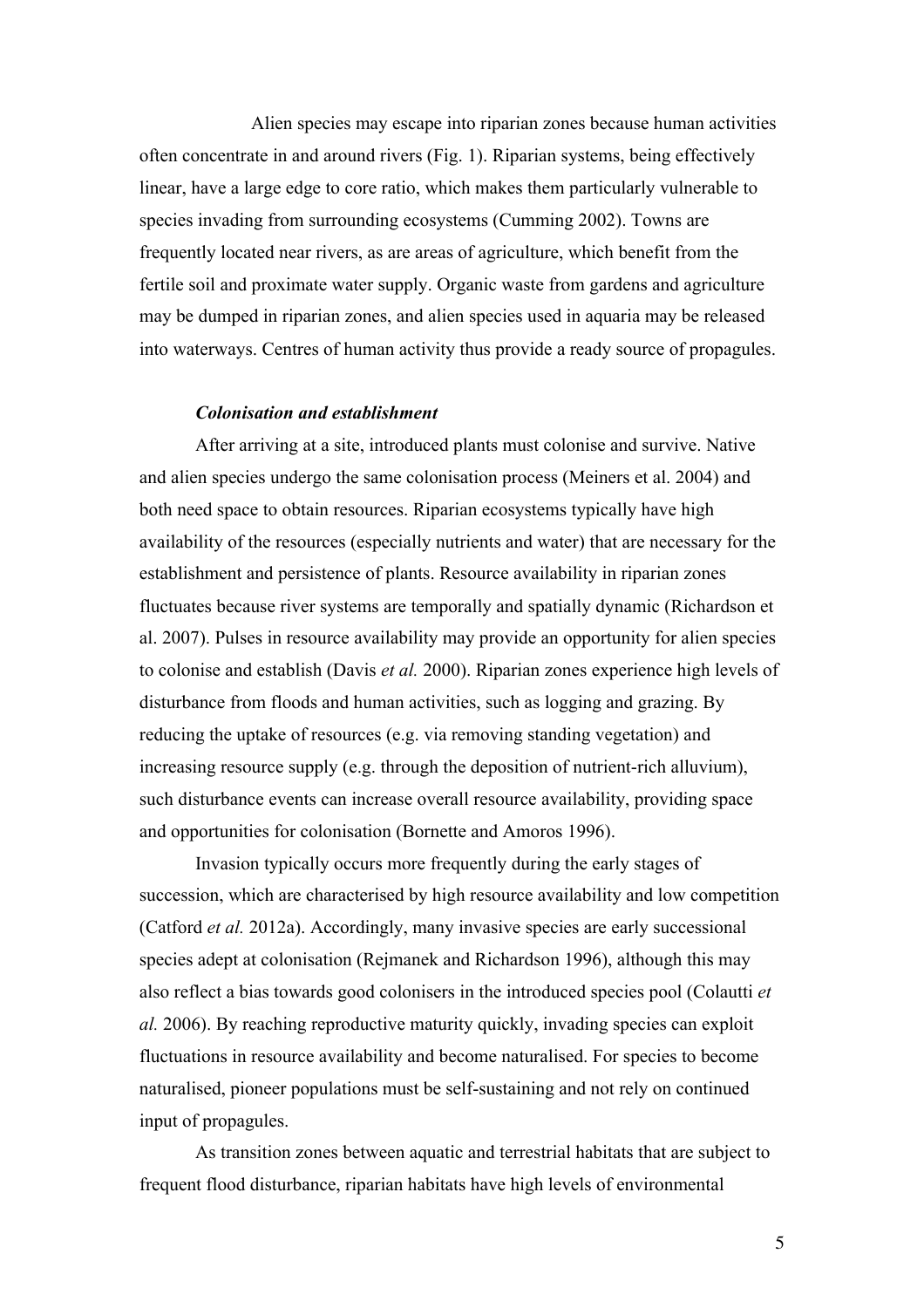heterogeneity. As a consequence, riparian zones can also host species with a wide range of life histories and environmental preferences (Catford and Jansson 2014). If alien species are functionally distinct from native species, they may be able to inhabit an "empty niche" unoccupied by resident species (Hierro *et al.* 2005). The potential for unoccupied niches is greater in heterogeneous environments such as riparian zones (Melbourne *et al*. 2007).

Although disturbance is a leading explanation for invasion (Moles *et al.* 2012), native riparian species would presumably be well adapted to frequent disturbance from floods (Catford *et al.* 2014). As such, individual disturbance events may not be a key driver of invasion in riparian ecosystems. Instead, changes to disturbance regimes may be more important in facilitating invasions (Moles *et al.* 2012). Human activities can alter nutrient levels, geomorphic processes and light availability in riparian ecosystems, but the flow regime is arguably the most important force structuring riparian ecosystems (Merritt *et al.* 2010).

Modification of the timing, duration, frequency, magnitude and predictability of flooding and drying may alter the environmental conditions and the types of niches available in riparian zones (Catford *et al.* 2011). If native species are adapted to the historical flow regime and unable to tolerate the modified conditions, invaders may benefit from reduced competition and an increase in resource availability (Catford *et al.* 2011). Invasion will be enhanced if alien species are pre-adapted (or adapt rapidly) to the modified conditions (Mack 2003). For example, the success of alien *Tamarix* species in riparian zones of regulated rivers in western USA, can be at least partly attributed to their greater tolerance of modified flood regimes compared with native riparian tree species (Stromberg *et al.* 2007). Along the regulated River Murray in south-eastern Australia, modification of wetland flooding regimes appears to have inhibited native species adapted to historical conditions and facilitated alien plant invasion (Catford *et al.* 2011). Trait-based analyses suggest that alien species are not specifically adapted to the modified conditions; rather, alien species may indirectly benefit from a decline in competition from native species that are poorly adapted to the new conditions (Catford *et al.* 2014).

Invading species may become established at a site because of favourable biotic interactions. Regardless of the type of ecosystem, invaders can lose and gain biotic relationships on entry into a new range (Mitchell et al. 2006). While the loss of mutualisms can impede alien species establishment, the loss of pathogens and

6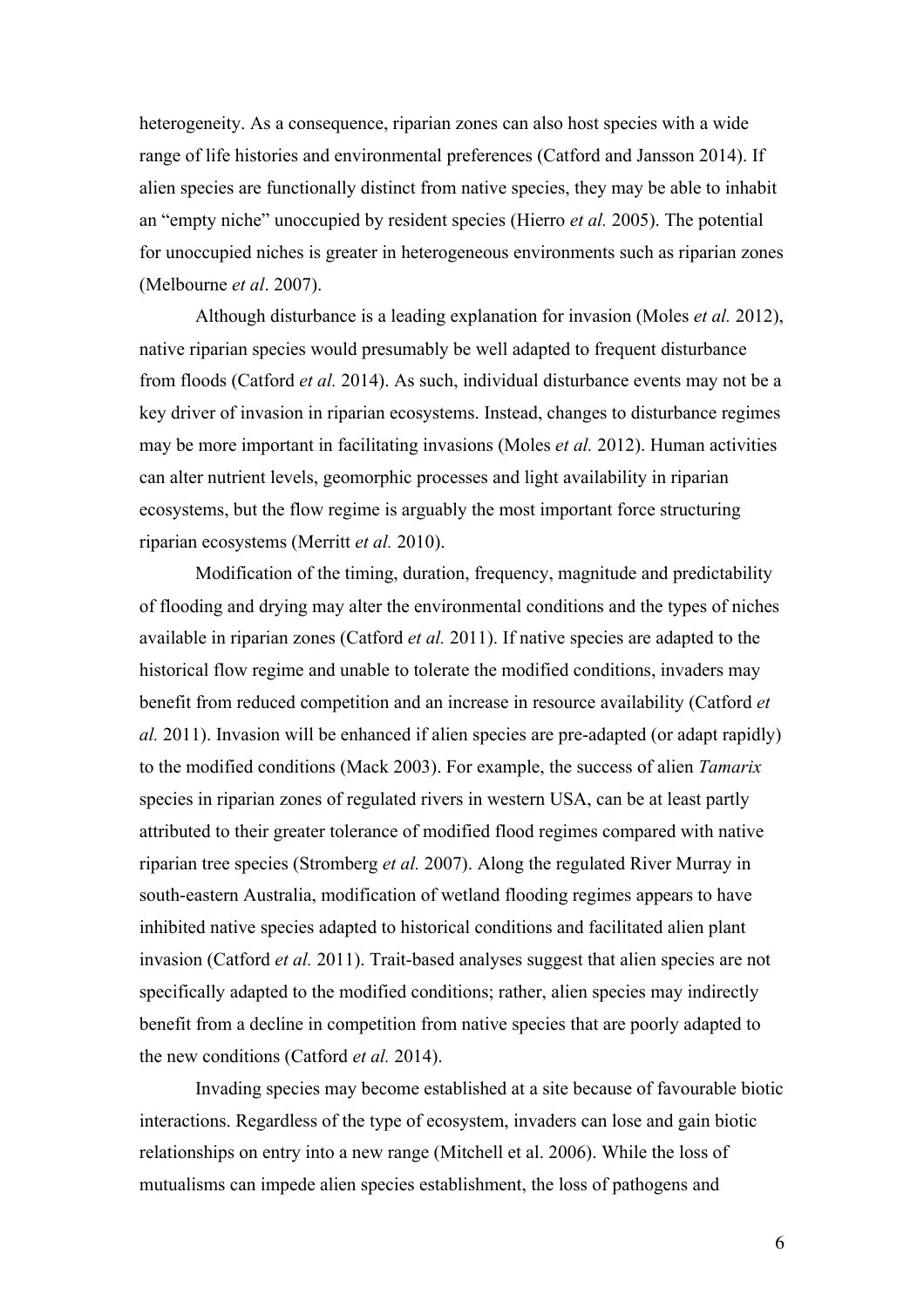herbivores may be of benefit (Keane and Crawley 2002). "Enemy release" can reduce mortality and enable alien species to reallocate resources from defence to growth and reproduction (Joshi and Vrieling 2005). Factors that facilitate naturalisation may enable invaders to outcompete native species, shifting the relationship from coexistence to invader dominance.

# *Population spread*

Although localised dominance by an alien species can be ecologically important (Colautti and MacIsaac 2004), species are only considered invasive when their populations spread beyond the site where first introduced. There is commonly a lag phase between introduction and spread (Kowarik 1995). The lag phase is typically attributed to the time required for alien species to genetically adapt to the conditions of its 'new' region (Joshi and Vrieling 2005) or for propagule pressure to increase and environmental conditions to become more suitable for the invading species (Keane and Crawley 2002; Richardson and Pysek 2006). However, it may simply reflect exponential population growth where population growth is initially slow, later increasing at a rapid rate (David Tilman, personal communication, April 2014).

Riparian zones offer an additional method of dispersal for plants in the way of hydrochory, or water-borne dispersal. Although many alien species are not specifically adapted to hydrochory (Stokes *et al.* 2010), they may opportunistically use this dispersal method, increasing the chance of their success (Eschtruth and Battles 2011). Based on monthly surveys of seeds caught in drift nets along two regulated and two free-flowing rivers in Victoria over the course of a year, Greet *et al.* (2012) found that more exotic species used hydrochory in summer and autumn, whereas native seeds were mostly found in the drift in winter and spring, reflecting the time at which they produce and release seeds. In the two regulated rivers, the timing of peak flows has changed from winter-spring to summer-autumn. Given that most propagules are dispersed during peak flows, Greet et al. (2012) concluded that plant phenology (i.e. timing of seed release), hydrochory and flow regulation may jointly facilitate increased dominance and spread of alien plants in regulated rivers.

As well the initial transport and introduction of alien species, humans can facilitate spread of alien species by acting as additional dispersal vectors and by increasing their abundance in the landscape through planting in horticulture and agriculture (Hodgkinson and Thompson 1997; Catford *et al.* 2012a). The frequent use

7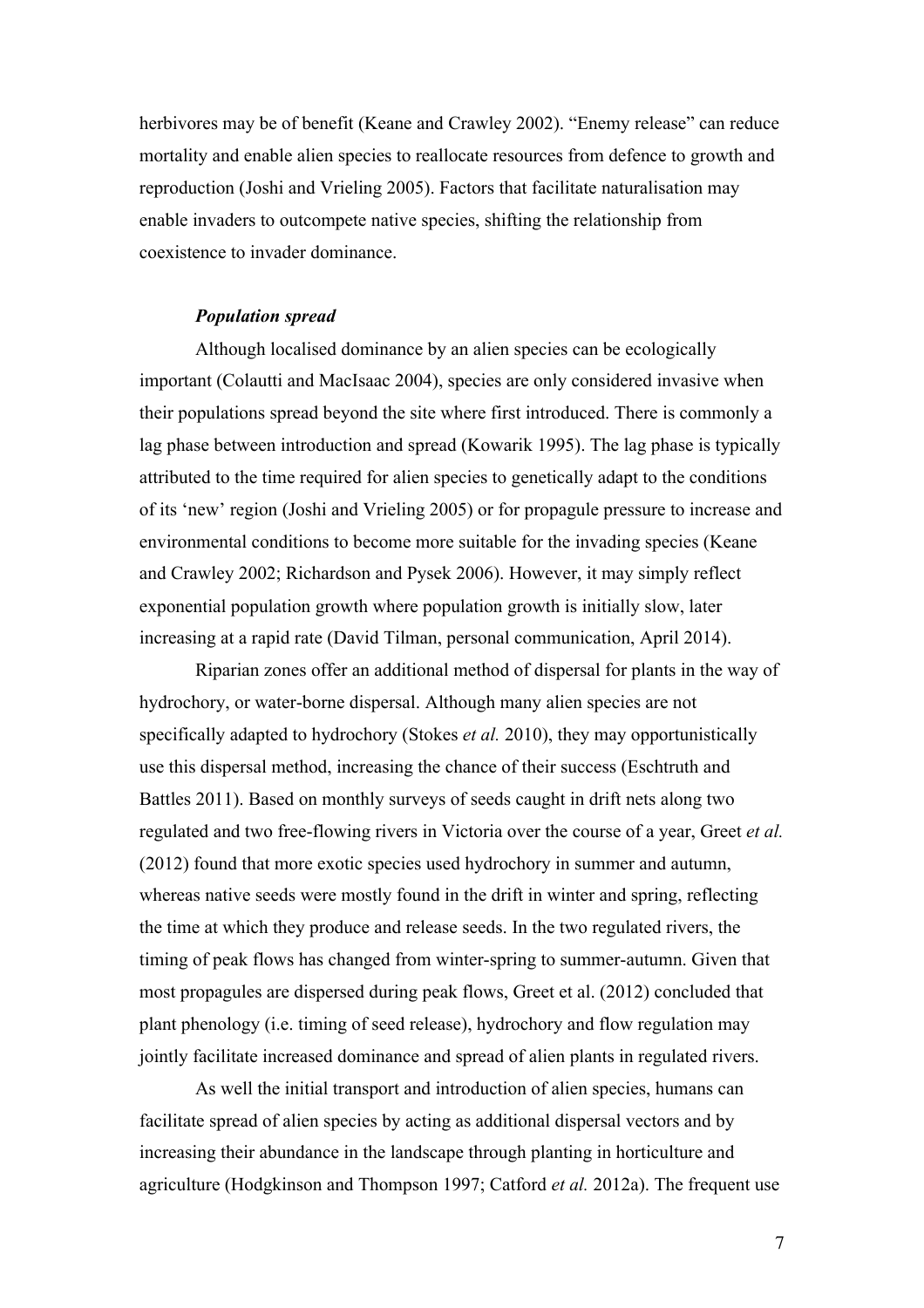of rivers and riparian zones by humans increases the chance of alien species spread. At least half of the riparian WoNS benefit from secondary anthropogenic dispersal (e.g. *Alternanthera philoxeroides* can be dispersed in mud attached to machinery or in turf; Parsons and Cuthbertson 1992). Aside from enabling geographic spread, higher dispersal success and propagule rain can increase the success and dominance of alien species simply by flooding the seed bank (Catford *et al.* 2012a). With high numbers of propagules and frequent disturbance, invaders can become established and dominant based on numbers alone.

In summary, riparian ecosystems may be subject to disproportionately high levels of invasion compared to other ecosystems because they have high edge-to-area ratios, high rates of introduction because of their proximity to human activities, additional dispersal opportunities provided by water and human vectors, and they experience frequent flood disturbance that increases resource availability and maintains high habitat heterogeneity (Richardson *et al.* 2007; Eschtruth and Battles 2011; Catford and Jansson 2014). Alteration of flow regimes and other environmental conditions can prompt a decline in native species and may directly and indirectly facilitate the establishment of alien species better adapted to the modified conditions (Catford *et al.*, 2011).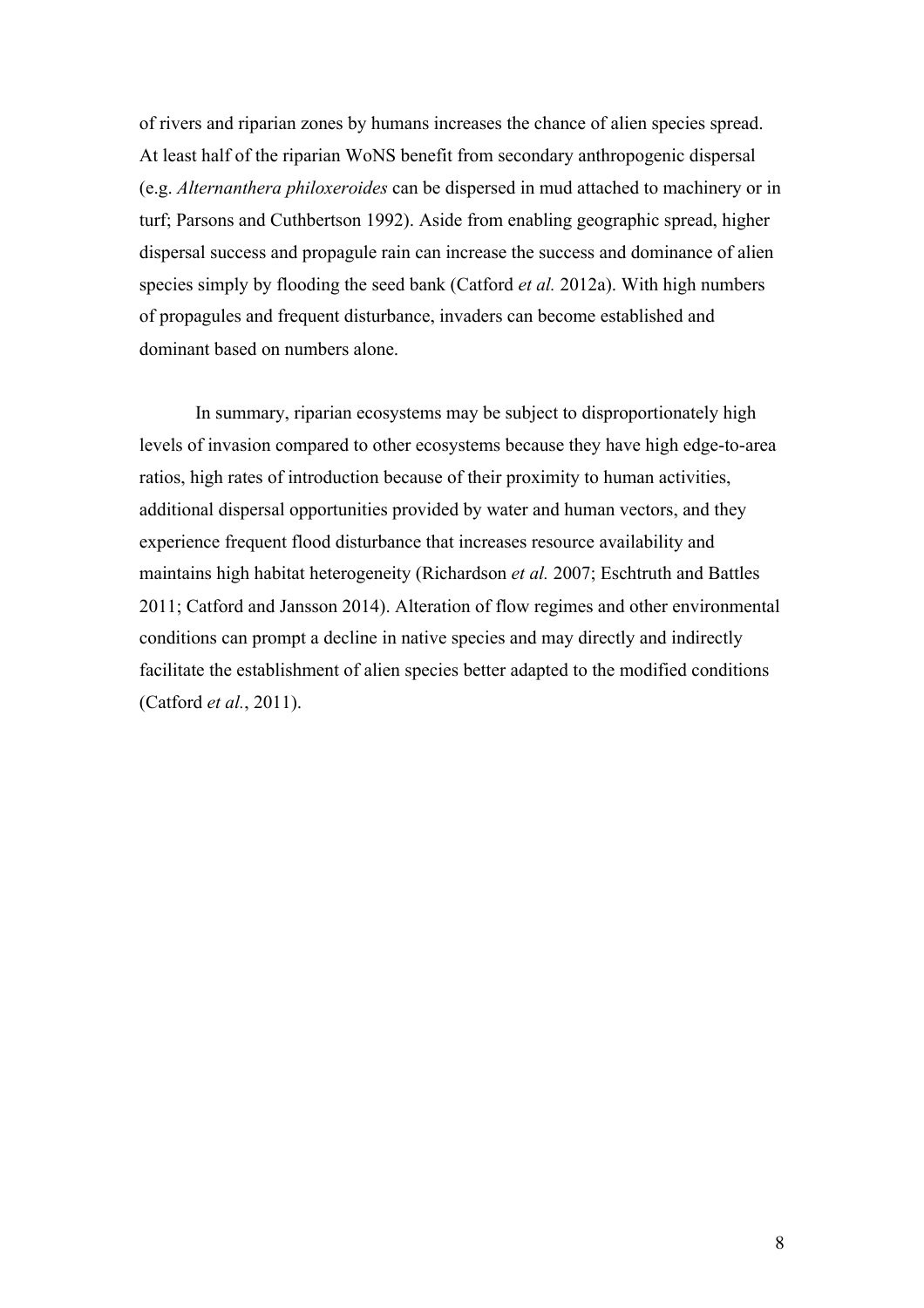## **Traits of invasive plants**

Since Baker (1965) first suggested the profile of an "ideal weed" the search for plant functional traits associated with invasive species has been the focus of much research (Pysek and Richarsdon 2007; van Kleunen *et al.* 2010). Isolating a syndrome of traits associated with successful invaders is seen as a practical alternative to compiling an exhaustive list of potentially invasive species. Although a single invasive syndrome has proved elusive (Pysek and Richardson 2007; Moles *et al.* 2008), invasive alien species tend to have higher performance than non-invasive aliens and native species, as indicated by growth rate, plant size, leaf-area allocation, shoot-allocation, fitness and physiology (van Kleunen *et al.* 2010).

Many of the characteristics associated with invasiveness are particularly advantageous in frequently disturbed ecosystems with high resource availability, like riparian zones. For example, vegetative reproduction, persistent seed banks and an annual life history help plants cope with flood disturbance (Catford and Jansson 2014), and many of these traits are common among invasive species (Pysek and Richarsdon 2007; van Kleunen *et al.* 2010). Rather than being riparian-specialists, it seems more likely that most invasive species opportunistically invade riparian ecosystems. Indeed, of the 170 plant species in the Global Invasive Species Database (http://www.issg.org/database) that invade riparian ecosystems, only two invade riparian ecosystems exclusively (Catford and Jansson 2014). Patterns in Victoria, Australia are similar: of 518 alien plants that invade riparian scrubs, only 10 species invade this vegetation type exclusively – most species have a much broader range (Catford and Jansson 2014). We briefly describe some of the plant traits likely to facilitate invasion in riparian ecosystems. A more complete review of plant adaptations to riparian environments is provided in Catford and Jansson (2014).

## *Propagules and dispersal*

High fecundity, where a large number of propagules are produced per plant, increases the probability of colonisation and is therefore key to facilitating invasion. *Sagittaria platyphylla*, a macrophyte native to North America that invades wetlands, riverbanks and irrigation channels in south-eastern Australia, produces 6900 seeds per infloresence and seeds float for seven days (Fig. 2, Adair *et al.* 2012). The species can also reproduce from vegetative fragments, which are buoyant, and can spread laterally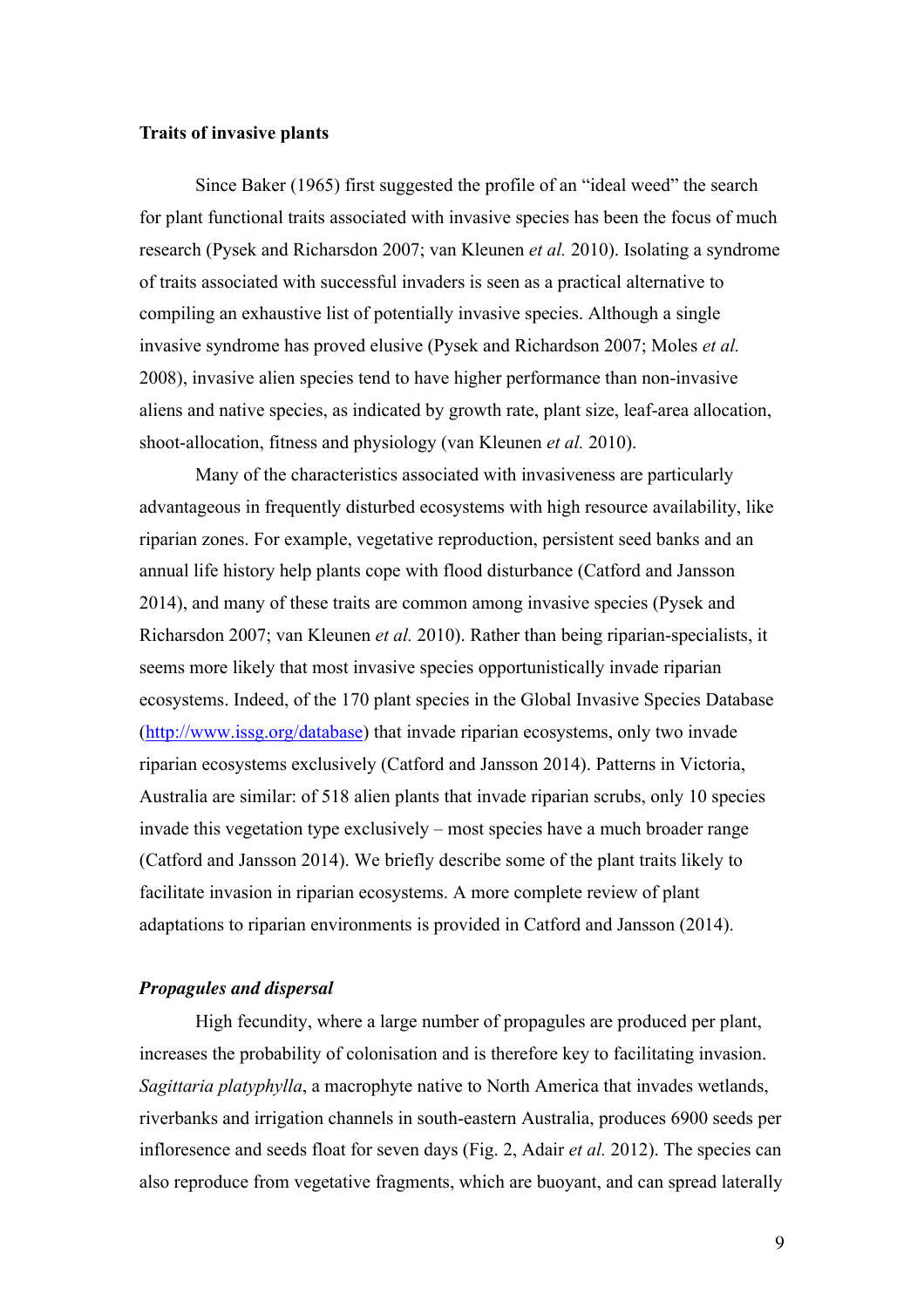via ramets and tubers at the terminal end of tubers (Adair *et al.* 2012). Its high rate of seed production, capacity for clonal spread and resprouting ability makes its populations very difficult to control and contain.

The capacity for asexual reproduction is an important trait for invasive species in riparian systems (Boedeltje et al. 2003; Lake and Leishman 2004). This is because clonal spread and reproduction from vegetative fragments are independent of flowering and fruiting, can enhance dispersal downstream (especially as most fragments are buoyant; Catford & Jansson 2014), and enable quicker recovery following burial (Xiong et al. 2001). Many invasive willows (*Salix* species) cannot reproduce sexually in Australia because they are dioecious and only a single sex was introduced to the country (exceptions include *S. cineara*, Grey sallow, and *S. nigra*, Black willow: their seeds can spread 50-100 km from parent plants; Holland-Clift  $\&$ Davies 2007). Instead, most willows spread via vegetation fragments (e.g. twigs, branches), which can disperse great distances downstream (Holland-Clift & Davies 2007).

Long distance dispersal typically facilitates rapid colonisation of the landscape and allows species to disperse far enough to avoid localised disturbance, ensuring the persistence of the genotype at the landscape level (Pausas and Lavorel 2003). The capacity for long distance dispersal is therefore important for plant invasions. Compared to other dispersal vectors, a large proportion of hydrochores, especially when buoyant, can disperse long distances (Andersson *et al.* 2000; Catford and Jansson 2014). Humans, wind and animals also act as important dispersal vectors of invasive plants (Lake and Leishman 2004, Taylor *et al.* 2012).

# *Rapid growth*

Factors that influence capacity for rapid growth have been associated with increased invasive success among alien species. Rapid population growth enables a population to reach reproductive maturity quickly, providing an additional source of propagules that will accelerate rates of spread, especially when the population is at the frontier of the species' current range. Rapid growth also helps individuals to complete their life cycle while environmental conditions are suitable. As riparian zones have high resource availability and are temporally dynamic, they are particularly suitable for species with high growth rates. High growth rates are also important in riparian systems because they allow plants to grow to sufficient size to withstand the physical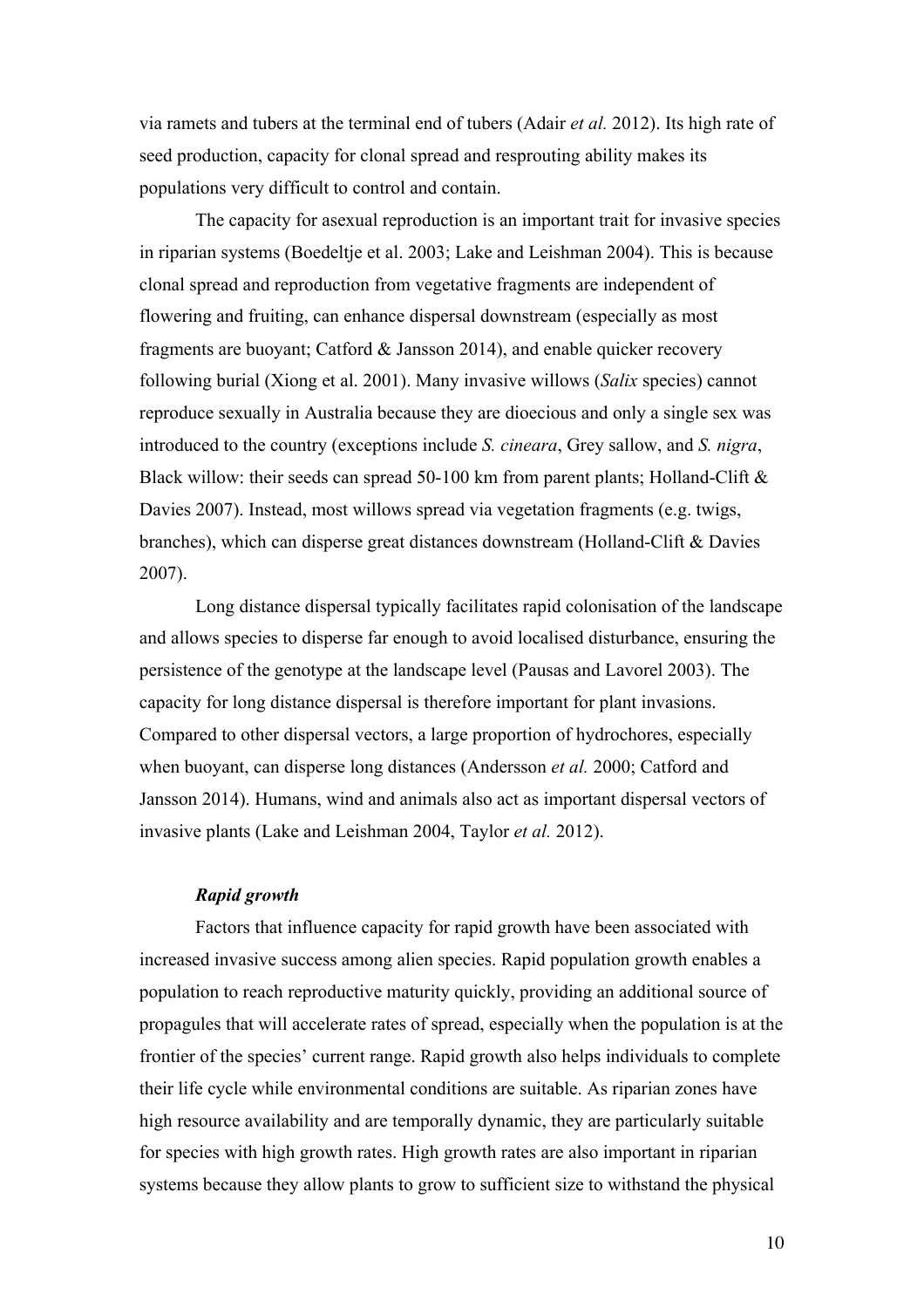stresses associated with flooding. Characteristics often associated with rapid population growth include high relative growth rates, rapid maturation, short generation times and lifespans, high fecundity, small seeds, fast leaf economics (e.g. high specific leaf area, low leaf dry matter content) and low root biomass (Grime 1977).

Within Australian riparian systems, alien species have been found to have a higher specific leaf area (SLA) than native species (Lake and Leishman 2004; Kyle and Leishman 2009; Catford *et al.* 2014). SLA is a measure of investment in leaf production, with a higher SLA indicating lower leaf production cost and faster return on investment, and is associated with faster growth. Similarly, species with an annual or biennial life history colonise, establish and reproduce within one or two growing seasons, and therefore tend to have much faster growth rates than perennial plants. Unlike native riparian species, the majority of alien species invading riparian zones are often annual or biennial, not perennial (Catford *et al.* 2011). This has led some authors to posit that the faster life histories of alien annuals may facilitate their dominance in riparian zones after floodwaters recede (Lunt *et al.* 2012). However, a trait-based test of this hypothesis in River Murray wetlands found no support for it (SLA did not distinguish the distributions of exotic and native species either, Catford *et al.* 2014).

## *Tolerance of stressful conditions*

Longer-lived alien species that inhabit riparian zones would need traits that allow them to persist through the challenges presented by riparian environments. Through a number of physiological adaptations, successful riparian invaders such as willows (*Salix* spp.) are capable of tolerating prolonged periods of inundation (Kozlowski 2002), allowing them to colonise frequently inundated zones along the river edge. The ability to tolerate highly saline soils has allowed athel pine (*Tamarix aphylla*) to invade hyper-saline environments where river red gum (*Eucalyptus camaldulensis*) cannot survive (Griffin *et al.* 1989).

To sum up, invasion success is context depenent and the functional traits associated with alien species cannot be considered in isolation from the ecosystems they invade. In riparian environments, traits associated with invasiveness may include rapid growth and resource acquisition, vegetative reproduction, high propagule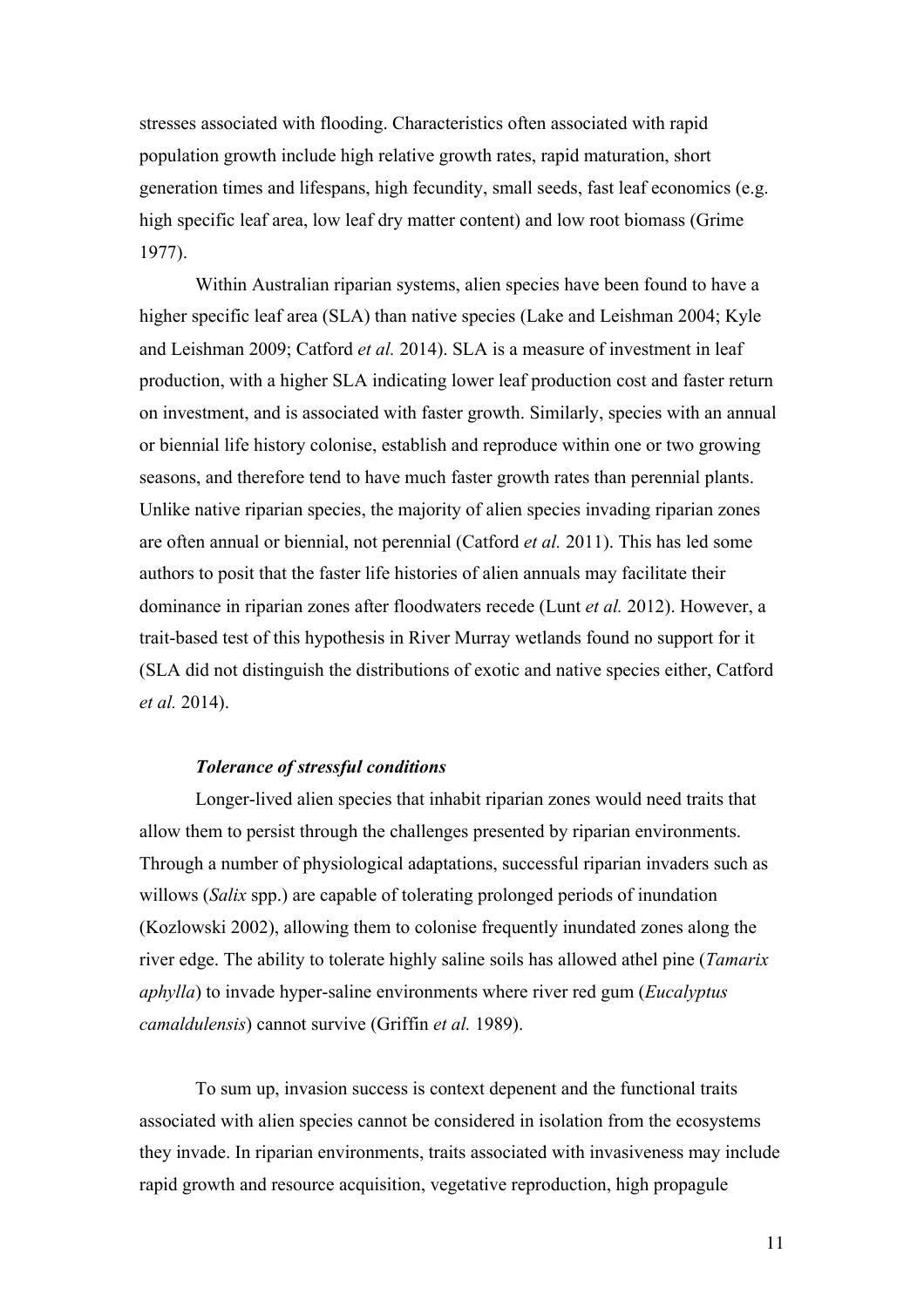output, tolerance of burial and inundation. Unsurprisingly, these characteristics are similar to those possessed by native riparian species. A point of differentiation may occur when environmental conditions are modified such that native and alien species' adaptations differ in their suitability.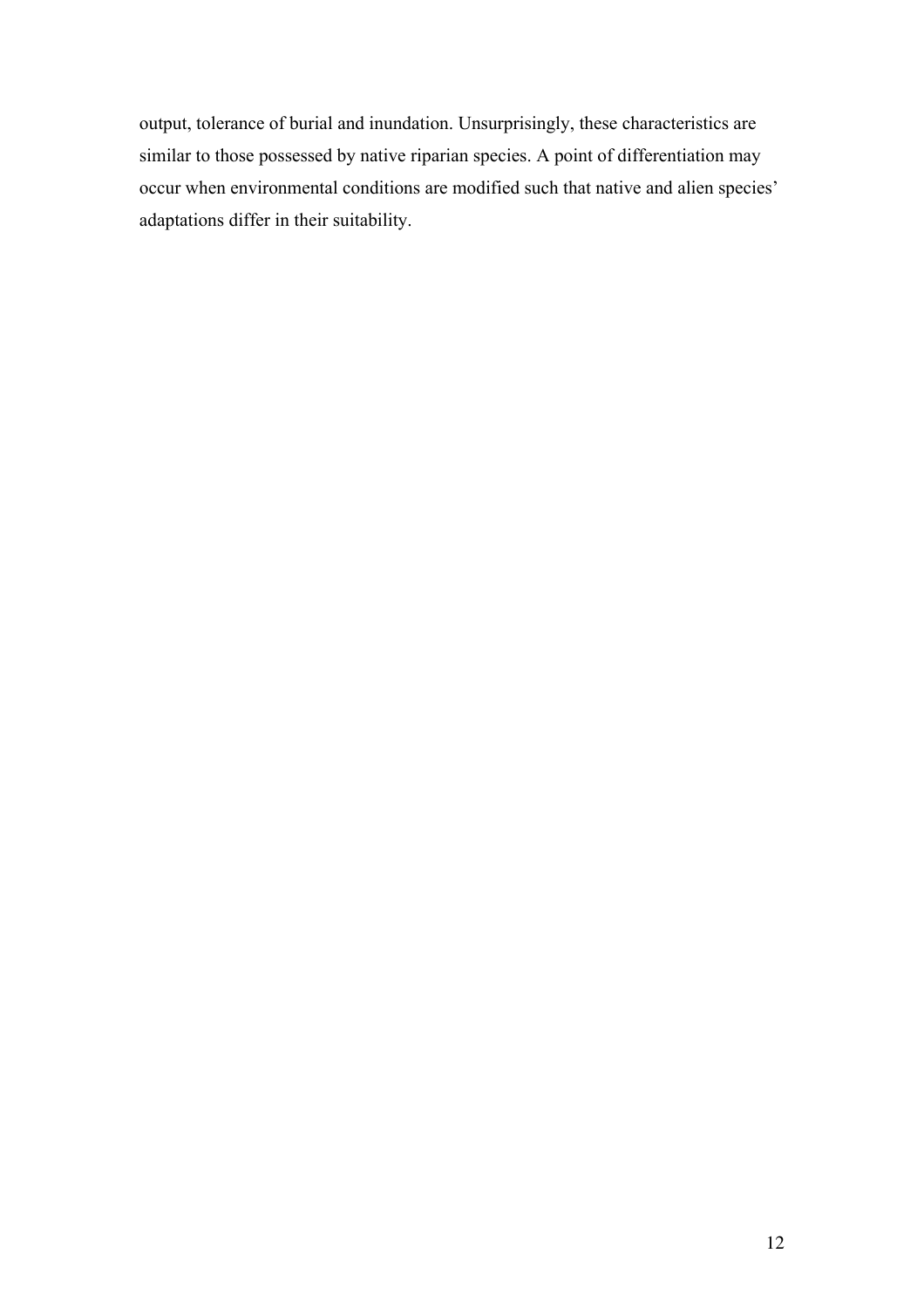## **Ecological impacts of invasive plants**

The vast majority of alien species do not impact the ecosystems they invade, but just add to species richness. However, invasive alien species can alter ecosystem structure and function, reduce biodiversity and compromise ecosystem resilience. They can also threaten human health, reduce visual amenity and cost the economy billions of dollars (Sinden *et al.* 2005; Richardson and Pyšek 2006). Impacts of alien species are conceived as being a function of their abundance, range and per-capita (or per-biomass) effects (Parker *et al.* 1999). While abundance and range can be quantified relatively easily, effects take many different forms and are often hard to attribute to just one cause. Indeed, invasion may be a result or a cause of environmental change (MacDougall and Turkington 2005), and invasion by some species can be both. Plant species that alter the environmental characteristics of an ecosystem, typically to their own advantage, are referred to as transformer species (ecosystem engineers in the case of animals) (Richardson *et al.* 2000). It is often difficult to determine whether invasive species are drivers, passengers or transformers of environmental change, yet the management responses to each of these differ.

We acknowledge that alien species can have positive, neutral and negative impacts on the ecosystems they invade (Shackelford *et al.* 2013), but here we focus on some of the negative ecological effects of invasive alien species in riparian zones because these are typically the focus of management actions.

## *Abiotic effects*

Invasive plants can affect riparian or wetland systems through alteration of the physical environment, including changes in light levels, soil and water chemistry, hydraulics and sedimentation rates. Willows (*Salix* species) have been found to cause a reduction in sedimentation, leading to scour in extreme cases (Ladson 1997), whereas other species increase sediment deposition rates (e.g. *Sagittaria platyphylla*, a Weed of National Significance) by slowing the velocity of stream flow and increasing the capacity to trap sediment (Malanson 1993). In the Australian context, both athel pine (Griffin et al. 1989) and para grass (*Urochloa mutica*: Bunn et al. 1998) have been implicated in increased sedimentation rates. In the Northern Territory, increased sedimentation following the invasion of para grass has been shown to decrease channel capacity by upto 85% (Bunn et al. 1998). This has resulted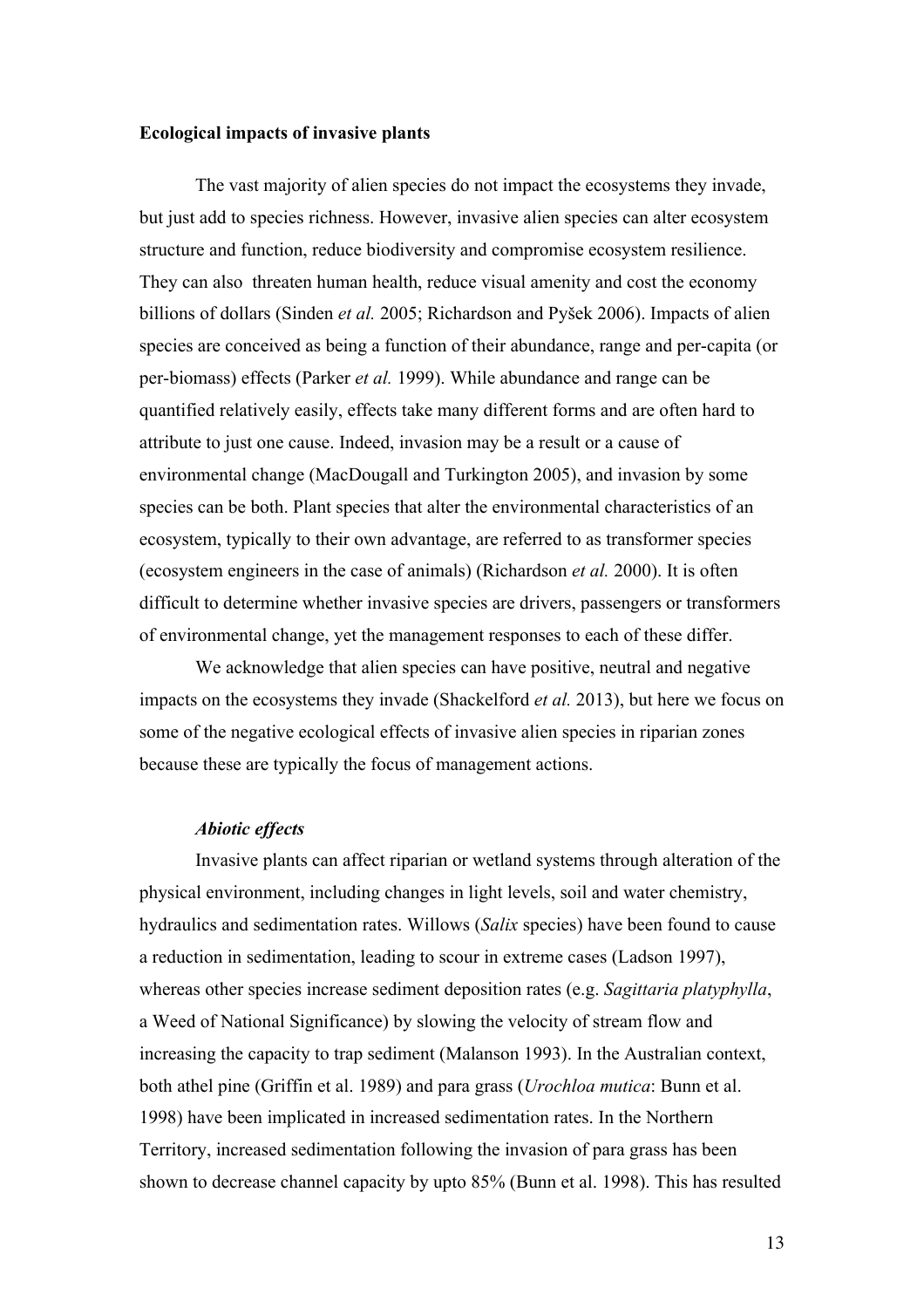in a substantial increase in the frequency of overbank flows and may have important implications for the spread and colonisation of para grass propagules from the river during these events.

Invasive species can also alter the chemical characteristics of an environment through a number of pathways including the addition or consumption of resources, such as nitrogen or oxygen (Richardson et al. 2000). Within wetland systems the consumption of large amounts of oxygen by invasive macrophytes can produce highly anoxic conditions with flow-on consequences for aquatic biota. For example, the removal of water hyacinth (*Eichhornia crassipes*) from the Burdekin delta in Northern Queensland resulted in significantly improved levels of dissolved oxygen, dramatically improving the capacity of the lagoons to support fish species (Perna and Burrows 2005). Invasive plants are also capable of altering the chemical composition of the soil. Salt exudates from the leaves of athel pine can be up to 50 times the concentration of the ground water (Berry 1970). This is believed to have been a contributing factor to the increase in abundance of salt tolerant chenopod and grass species in athel pine invaded regions along the Finke River in central Australia (Griffin et al. 1989).

#### *Biotic effects*

Invasive plant species can have numerous effects on the ecological components of riparian systems, including profound changes in community composition. In the Northern Territory, invasive species have had a significant impact on the composition of native wetland plant communities. Mono-specific infestations of mimosa (*Mimosa pigra*) have replaced native sedgelands and have prevented the re-establishment of *Melaleuca* seedlings along watercourses (Waldon *et al.* 2004). Similarly the control of water buffalo has allowed para grass to successfully outcompete *Phragmites karka*, forming mono-specific swards (Finlayson et al. 1997). The invasion of para grass also has implications for the fire regime of the region with larger fuel loads promoting hotter fires (Finlayson et al. 1997). These fires represent a significant threat for neighbouring *Melaleuca* wetlands and fire sensitive monsoonal rainforest communities. Over time, alien plant invasion may lead to the extinction of native species (Gilbert and Levine 2013).

Invasive plants may affect native fauna directly and indirectly by altering habitat and food availability, environmental conditions and community interactions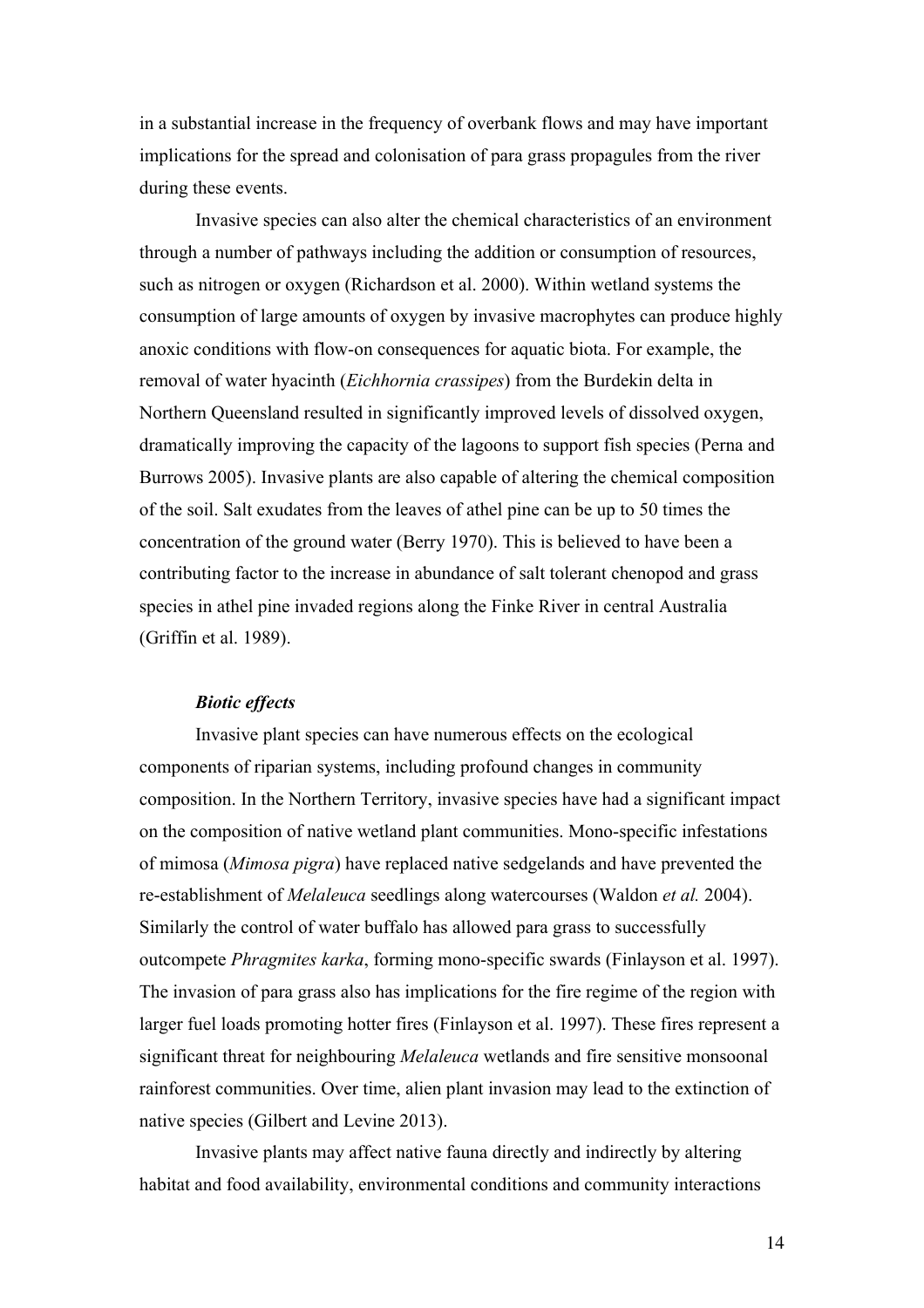(e.g. changes in abundance of predators and mutualists). Griffin et al. (1989) documented a reduction in bird and lizard abundance and diversity in athel pine infestations compared to neighbouring river red gum. These differences were attributed to structural differences such as reduced woody debris and tree hollows, inadequate food supply due to smaller flowers, and increased salinity. Structural differences and insufficient resource provision were also implicated in the avoidance of riparian infestations of rubber vine (*Cryptostegia grandiflora*) by native lizards (Valentine et al. 2007). The abundance and diversity of native birds (Holland-Clift *et al.* 2011) and terrestrial arthropods (Greenwood *et al.* 2004) were lower in Victorian riparian zones dominated by invasive white-crack willow (*Salix* x *rubens*) than in those dominated by native vegetation. These findings were thought to reflect changes in habitat characteristics and food availability, including seasonal availability of resources (Greenwood *et al.* 2004; Holland-Clift *et al.* 2011).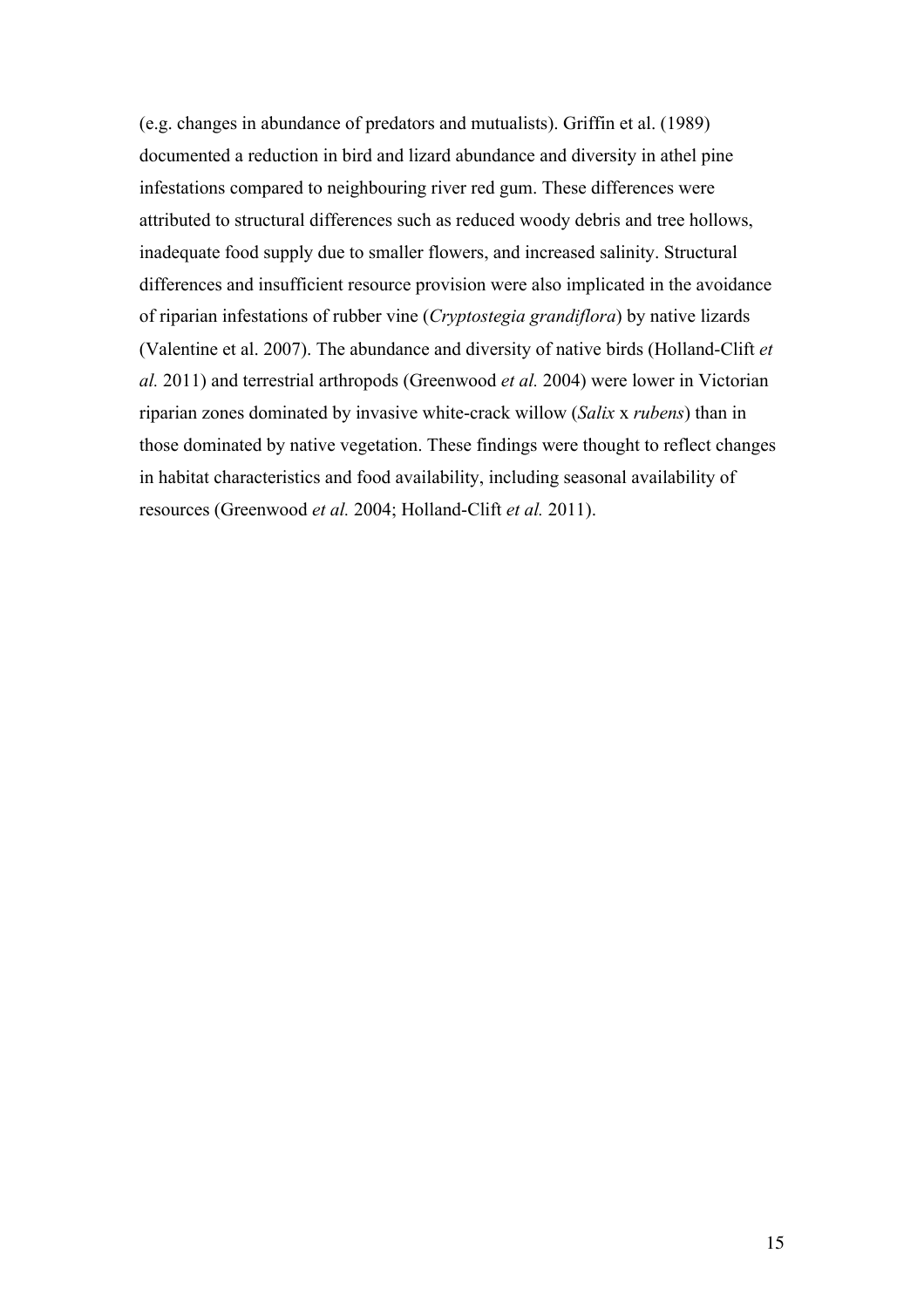## **Management of invasive plants**

Preventing the introduction of invasive alien species will be the most effective strategy for minimising their impacts (Pheloung *et al.* 1999). Once invasive alien species are established though, their negative impacts can be ameliorated by reducing their population size and limiting spread. Weed control methods include mechanical or hand removal, mulch or weed mats, shading, fire and flame guns, biological control agents, slashing, ring barking, controlled grazing, native plant competition, and manipulation of environmental conditions. Ideally, potentially harmful alien species will be detected early, and eradicated while their populations are still confined and in the lag phase (Hobbs and Humphries 1995). Different control measures will be suitable depending on the stage and extent of a weed incursion, the target species, characteristics of the site, and resources available. For example, densely vegetated riparian zones can be hard to access, making manual and mechanical control challenging. Because of the sensitivity of freshwater ecosystems to chemicals, herbicide use is restricted. In Table 1, we provide a brief overview of the major methods of weed control and list their advantages and disadvantages for use in riparian zones. By targeting alien species with a suite of control measures, integrated weed management will often be more effective than a single approach (Rea and Storrs 1999). Active weed management may need to be sustained to yield lasting ecological outcomes (Harms and Hiebert 2006).

With any form of weed management, the indirect impact of alien species removal, as well as control, should be considered (Flory and Clay 2009). Impacts of weed control include erosion of bare banks, disruption of ecosystem processes, increase in water temperature after removal of vegetation, fouling of water by decomposing vegetation (Ainsworth and Bowcher 2005), loss of faunal habitat (Sogge *et al.* 2008), and disturbance of areas resulting in subsequent invasion by other alien species (Buckley *et al.* 2007). In some cases, mechanical control can result in fragmentation of plant material, resulting in further spread within waterbodies (e.g. *Alternanthera philoxeroides:* Parsons and Cuthbertson 1992).

Non-target impacts can be reduced by removing alien species gradually and revegetating with native species, using herbicides that target certain growth forms but not others (e.g. woody weeds, but not grass), and leaving roots and stems intact to minimise erosion (Ainsworth and Bowcher 2005). In limited cases, it may be

16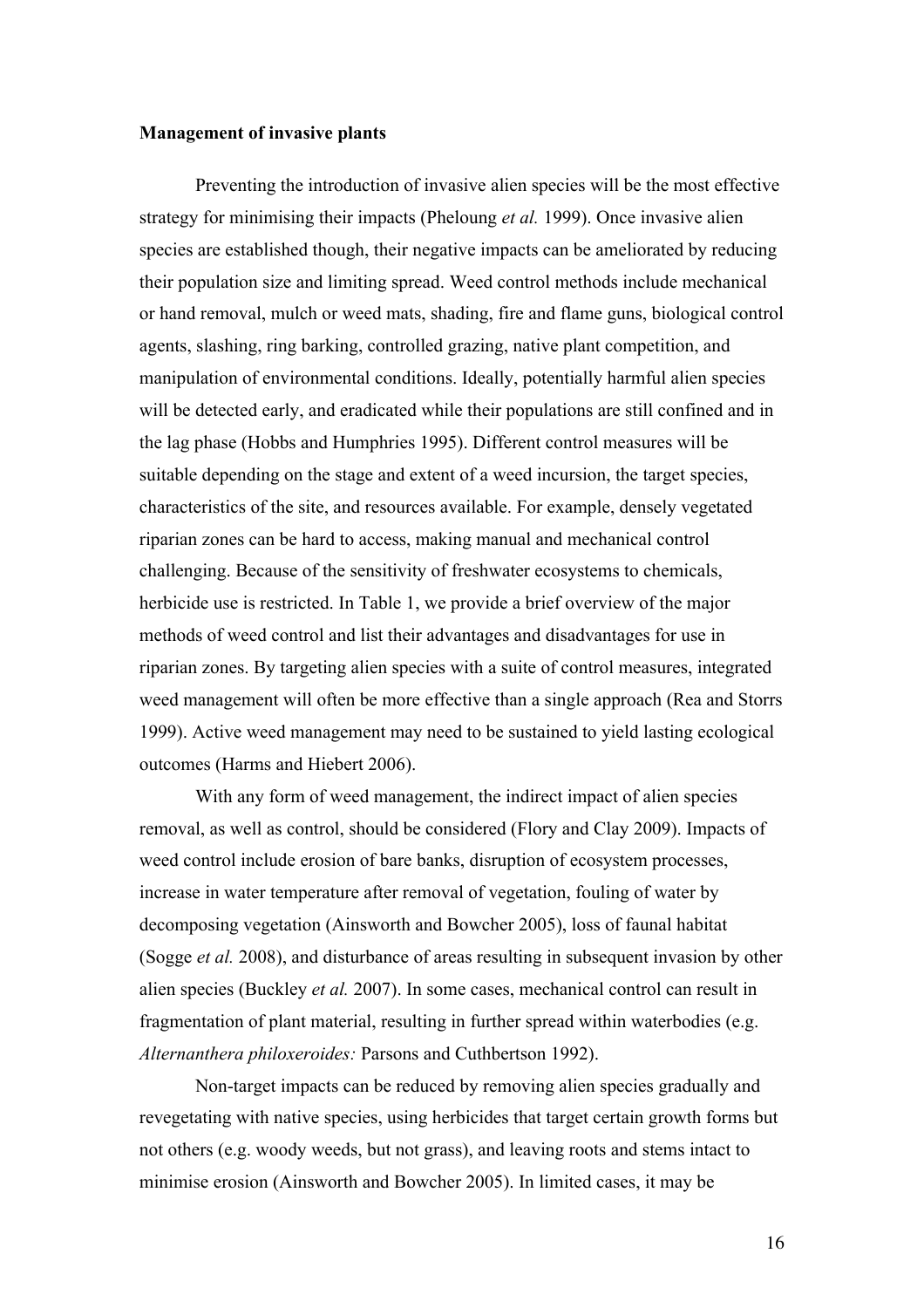inappropriate to control alien species because they provide an ecological function, such as provision of bird-breeding habitat (Sogge *et al.* 2008) and site colonisation in the early stages of secondary succession (Lee *et al.* 1986). Kyle *et al.* (2008) found that survival and growth of river red gum seedling tubestock was significantly higher when grown among alien willow and fennel (*Foeniculum vulgare*) compared to sites that had been slashed prior to planting. As succession progresses, it is expected that later-successional native species will shade and outcompete alien colonisers, reducing the need for specific weed management, though this is not guaranteed (Catford *et al.* 2012a).

Reflecting the myriad ways that alien species may become invasive in riparian ecosystems, riparian weed management is fraught with difficulty. The high frequency of disturbance and ready availability and dispersal of alien propagules means that management needs to be long-term, sustained and catchment-wide. There are currently 2,739 alien plant species classified as invasive in Australia, many of which invade riparian ecosystems (Randall 2007). A species-based approach is clearly neither sustainable nor practical, though alien species that have particularly strong and undesirable impacts can be directly targeted in control.

Instead of species-specific measures, effort should be directed into maximising ecological resistance and resilience to invasion by rejuvenating native plant communities or manipulating environmental conditions. For example, provision of environmental flows that resemble historical conditions in regulated rivers has the potential to favour native species over alien ones (Catford *et al.* 2011). For ecological restoration, planting native species with similar traits as potential invaders' is likely to increase biotic resistance and reduce the number of colonisation opportunities of alien species (Funk *et al*. 2008). Manipulating abiotic conditions may be a cost-effective weed control technique that yields multiple environmental benefits (Rood *et al.* 2003).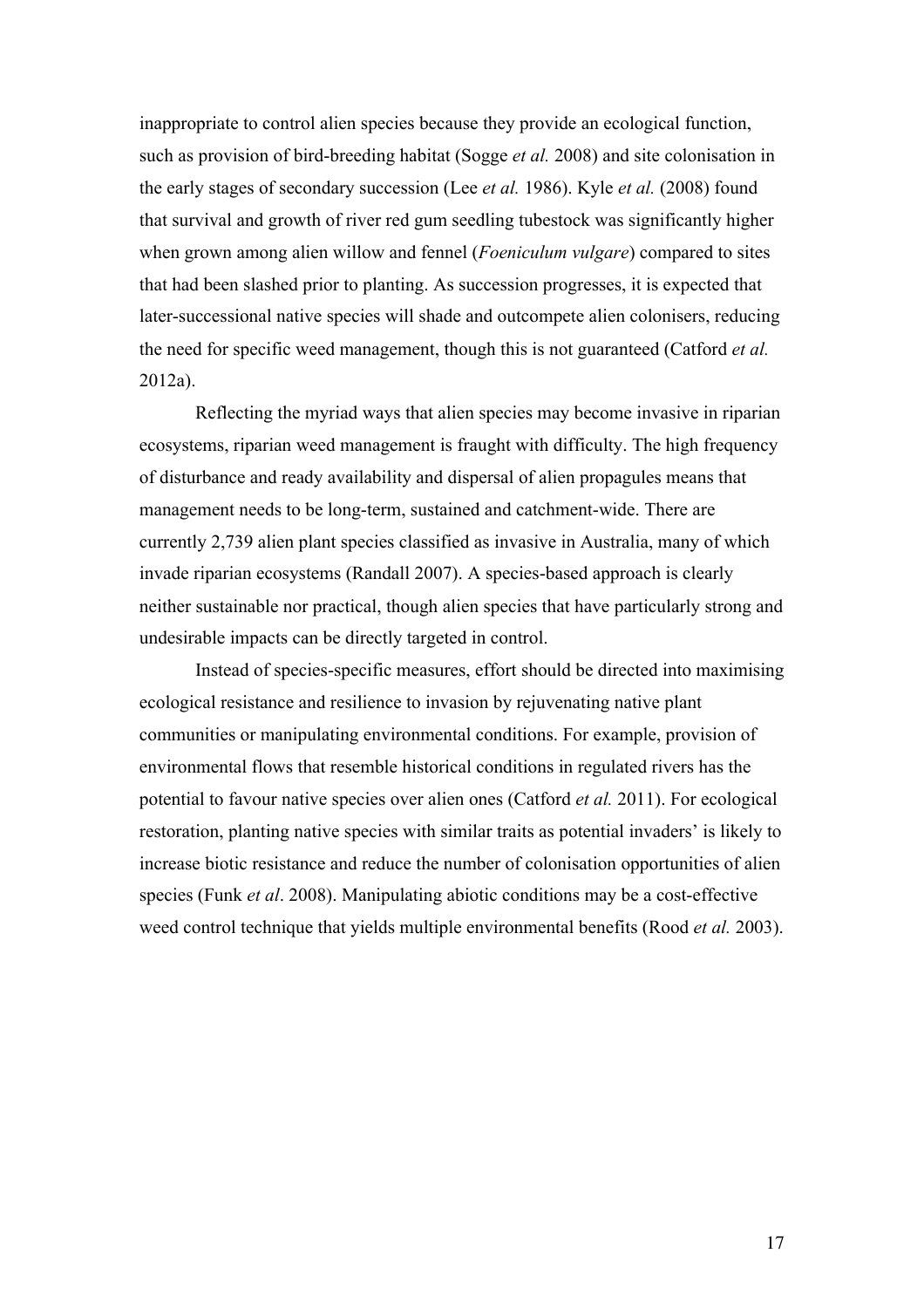## **Current knowledge gaps and future research directions**

There is considerable knowledge and understanding of riparian plant invasions in Australia. However, knowledge gaps – and research opportunities – nevertheless remain. We outline three of these below.

## *1. Identifying and quantifying impacts of invasion*

Invasive alien species are primarily of concern because of their ecological and socio-economic impacts. However, it is very difficult to identify, isolate and quantify the magnitude of their impacts, especially when they are indirect, like changes to ecological processes and ecosystem services. Given that management budgets are limited, it is essential that the costs and threats of individual species can be compared so that management priorities can be objectively determined. Species rarely have the same effect though, so measuring these costs in a comparable way is challenging. Although there are some efforts have been made (Catford *et al.* 2012b; Barney *et al.* 2013), this area is ripe for further research. Knowing the efficacy of management approaches in different contexts is also required.

## 2. *Restoring historical environmental conditions and disturbance regimes*

If invasive species are a passenger of environmental change, restoring the historical environmental conditions – or changing them in such a way as to favour natives over invaders – may be an effective way to manage alien species and facilitate native species. However, this requires detailed understanding of the system and the species in question. In the case of flow regulation, it is unrealistic to aim for the complete restoration of the historical flood regimes in most cases because water volumes are limited. Environmental flows can be delivered in such a way as mimic historical conditions, but – to get the most out of these flows – it is essential that the relative influence of flood magnitude, frequency, seasonality and duration on riparian vegetation is better understood (Catford *et al.* 2014).

## *3. Managing novel ecosystems*

Given global environmental change, including increasing pressure on water resources (Capon *et al.* 2013), it may not be possible to restore or maintain historical environmental conditions of riparian zones; novel ecosystems characterised by new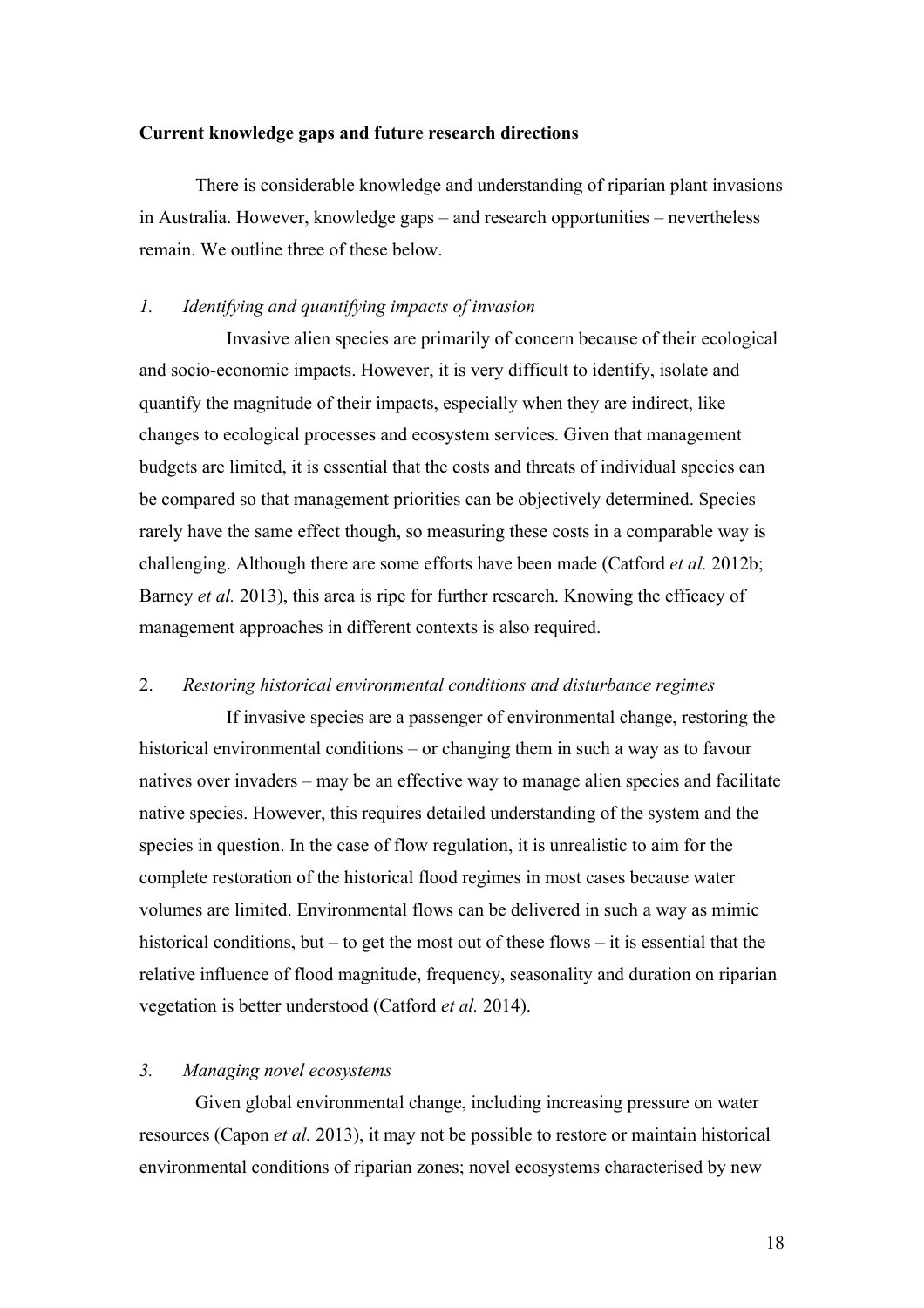species assemblages that result from human-induced ecological changes may be more likely (Hobbs *et al.* 2009; Catford *et al.* 2013). In novel ecosystems, dominance by invasive alien species may be inhibited by introducing native (or non-invasive alien) species that are capable of competing with invasive alien species under the modified conditions. Determining the types of species, based on their functional traits, that will be favoured in modified ecosystems will be essential for guiding species selection (Funk *et al.* 2008). If the functional composition of riparian flora shifts, this will likely prompt shifts in the properties, characteristics and functions of riparian ecosystems as a whole (Kominoski *et al.* 2013). It remains to be seen whether maintaining historical ecosystem functions is realistic in novel ecosystems.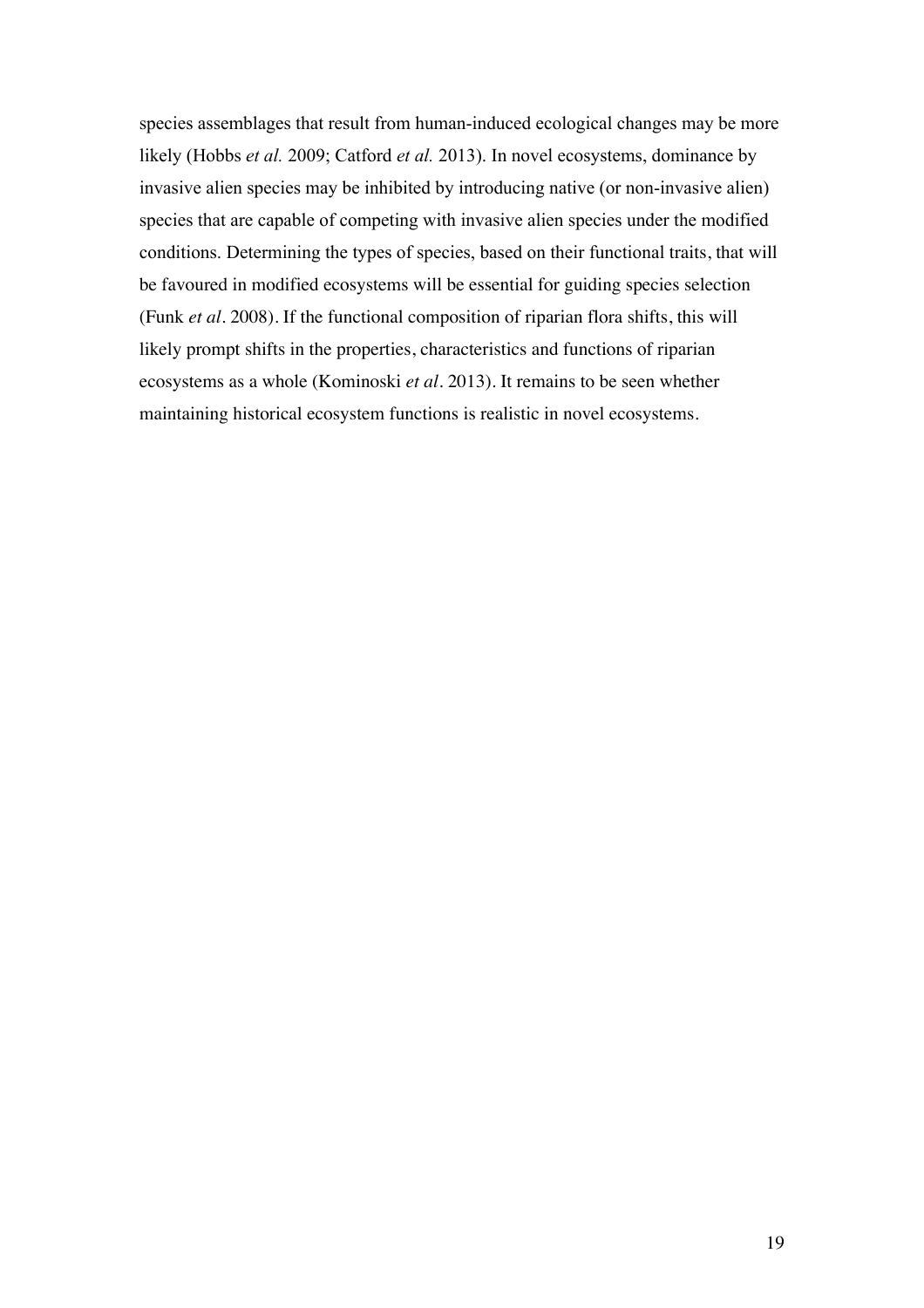# **Conclusion**

Riparian plant invasion is a major issue worldwide. Riparian systems seem particularly vulnerable to invasion by alien species because of their proximity to, and association with, human settlements, their large edge to core ratio, high rates of disturbance and high levels of habitat heterogeneity. Although most alien species do not become invasive or cause harm, a small proportion of alien plants can alter the structure and function of riparian ecosystems and threaten their biodiversity. Riparian ecosystems will never be free of alien species, but a range of management options is available to limit current and future invasions. Given the importance of riparian ecosystems now and in the future, effective understanding and management of invasive alien plant species in these systems is essential.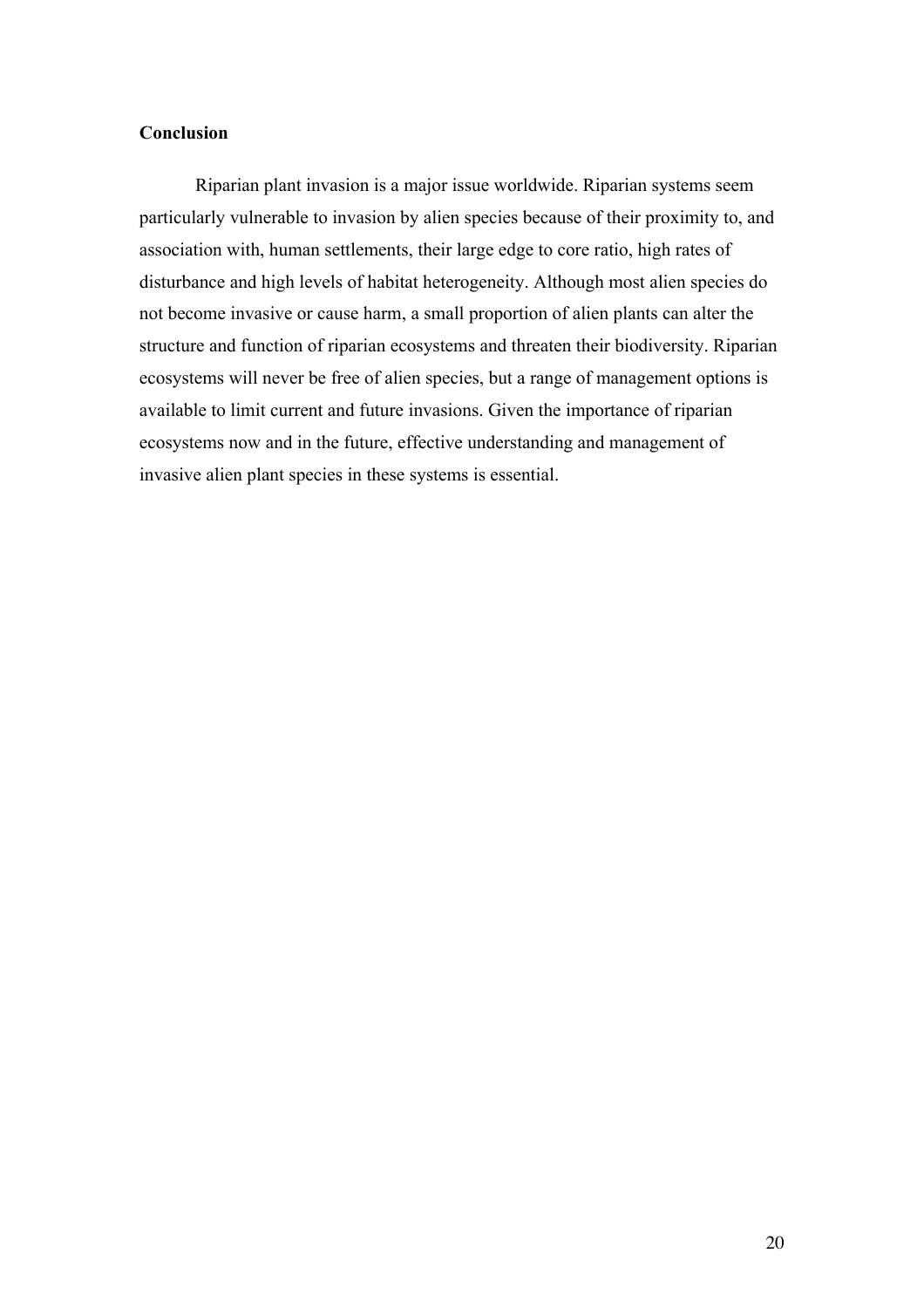# **Acknowledgements**

We thank Michelle Leishman for suggesting we write this chapter and for her comments on an early draft. We also thank David Duncan and Steve Sinclair for helpful comments. Funding was provided by the Australian Research Council (DE120102221 to JAC) and the Commonwealth Environmental Research Facility -- Landscape Logic (to GK).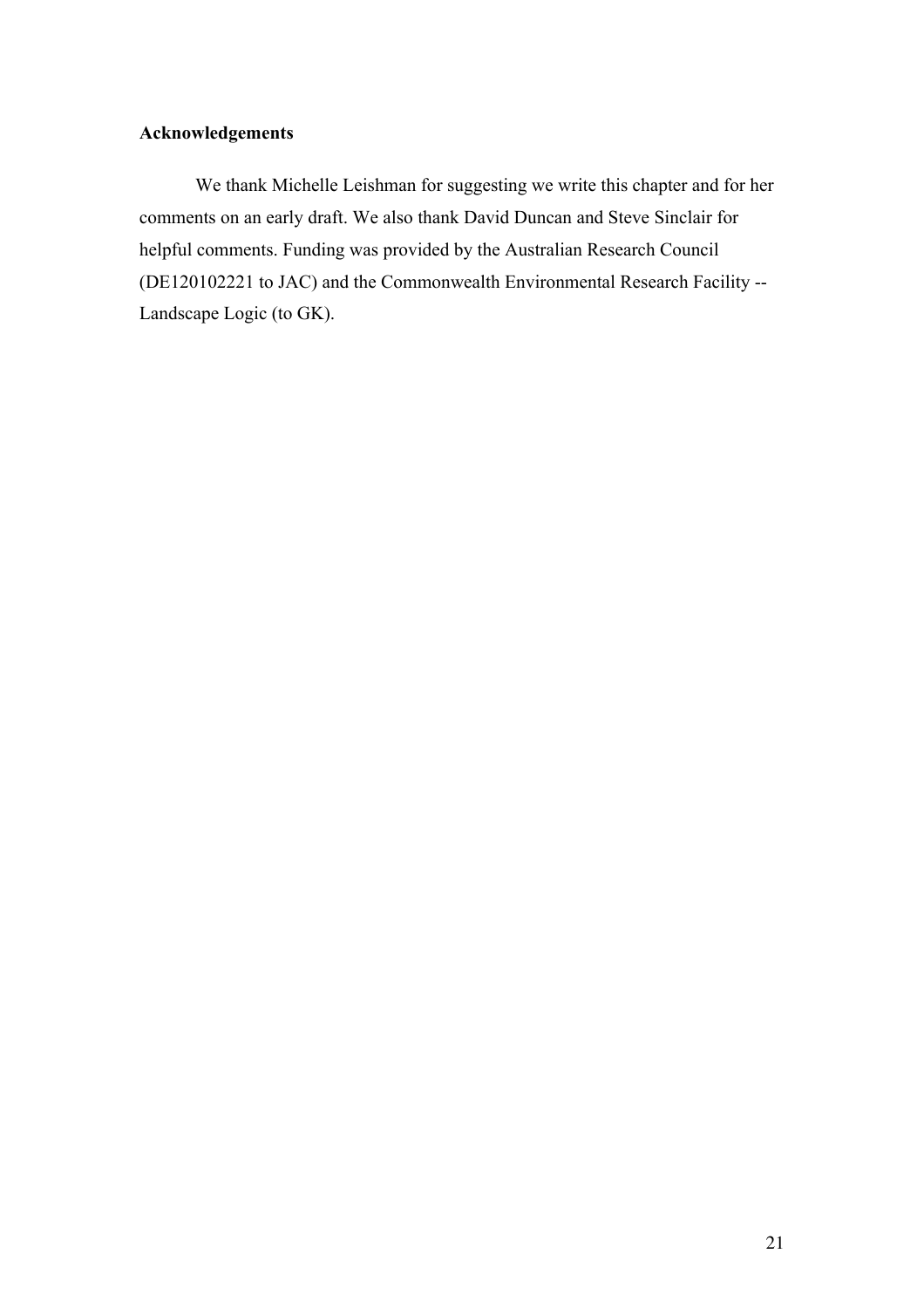# **References**

Adair, R., Keener, B., Kwong, R., Sagliocco, J. & Flower, G. (2012) The Biology of Australian weeds 60. 'Sagittaria platyphylla' (Engelmann) JG Smith and 'Sagittaria calycina' Engelmann. *Plant Protection Quarterly,* **27,** 47-58.

Ainsworth N and Bowcher A (2005) Herbicides: guidelines for use in and around water In Cooperative Research Centre for Australian Weed Management Guidelines Adelaide.

Andersson, E., Nilsson, C. & Johansson, M. E. (2000) Plant dispersal in boreal rivers and its relation to the diversity of riparian flora. *Journal of Biogeography*, **27**, 1095-1106.

AWC (2012) Weeds Australia - The official website of the National Weeds Strategy Executive Committee In Australian Weeds Committee. (Ed J Thorp). www.weeds.org.au/nwsec.htm

Baker HG (1965) Characteristics and modes of origin of weeds. In *The Genetics of Colonizing Species.* (Eds HG Baker and GL Stebbins) pp 147-168 Academic Press, New York.

Barney, J. N., Tekiela, D. R., Dollete, E. S. J. & Tomasek, B. J. (2013) What is the "real" impact of invasive plant species? *Frontiers in Ecology and the Environment*, **11**, 322-329.

Berry WL (1970) Characteristics of salts secreted by *Tamarix aphylla. American Journal of Botany* **57**, 1226-1230.

Boedeltje G, Bakker JP, Bekker RM, Van Groenendael JM and Soesbergen M (2003) Plant dispersal in a lowland stream in relation to occurrence and three specific life-history traits of the species in the species pool. *Journal of Ecology*, **91**, 855-866.

Bornette G and Amoros C (1996) Disturbance regimes and vegetation dynamics: role of floods in riverine wetlands. *Journal of Vegetation Science*, **7**, 615-622.

Buckley YM, Bolker BM and Rees M (2007) Disturbance, invasion and re-invasion: managing the weed-shaped hole in disturbed ecosystems. Ecology Letters, **10**, 809-817.

Bunn SE, Davies PM, Kellaway DM and Prosser IP (1998) Influence of invasive macrophytes on channel morphology and hydrology in an open tropical lowland stream, and potential control by riparian shading. *Freshwater Biology* **39**, 171-178.

Capon, S., Chambers, L., Mac Nally, R., Naiman, R., Davies, P., Marshall, N., Pittock, J., Reid, M., Capon, T., Douglas, M., Catford, J., Baldwin, D., Stewardson, M., Roberts, J., Parsons, M. & Williams, S. (2013) Riparian ecosystems in the 21st century: hotspots for climate change adaptation? *Ecosystems*, **16**, 359-381.

Catford JA, Jansson R and Nilsson C (2009) Reducing redundancy in invasion ecology by integrating hypotheses into a single theoretical framework. *Diversity and Distributions,* **15**, 22-40.

Catford, J. A. & Jansson, R. (under revision) Drowned, buried and carried away: effects of plant traits on the distribution of native and alien species in riparian ecosystems. *New*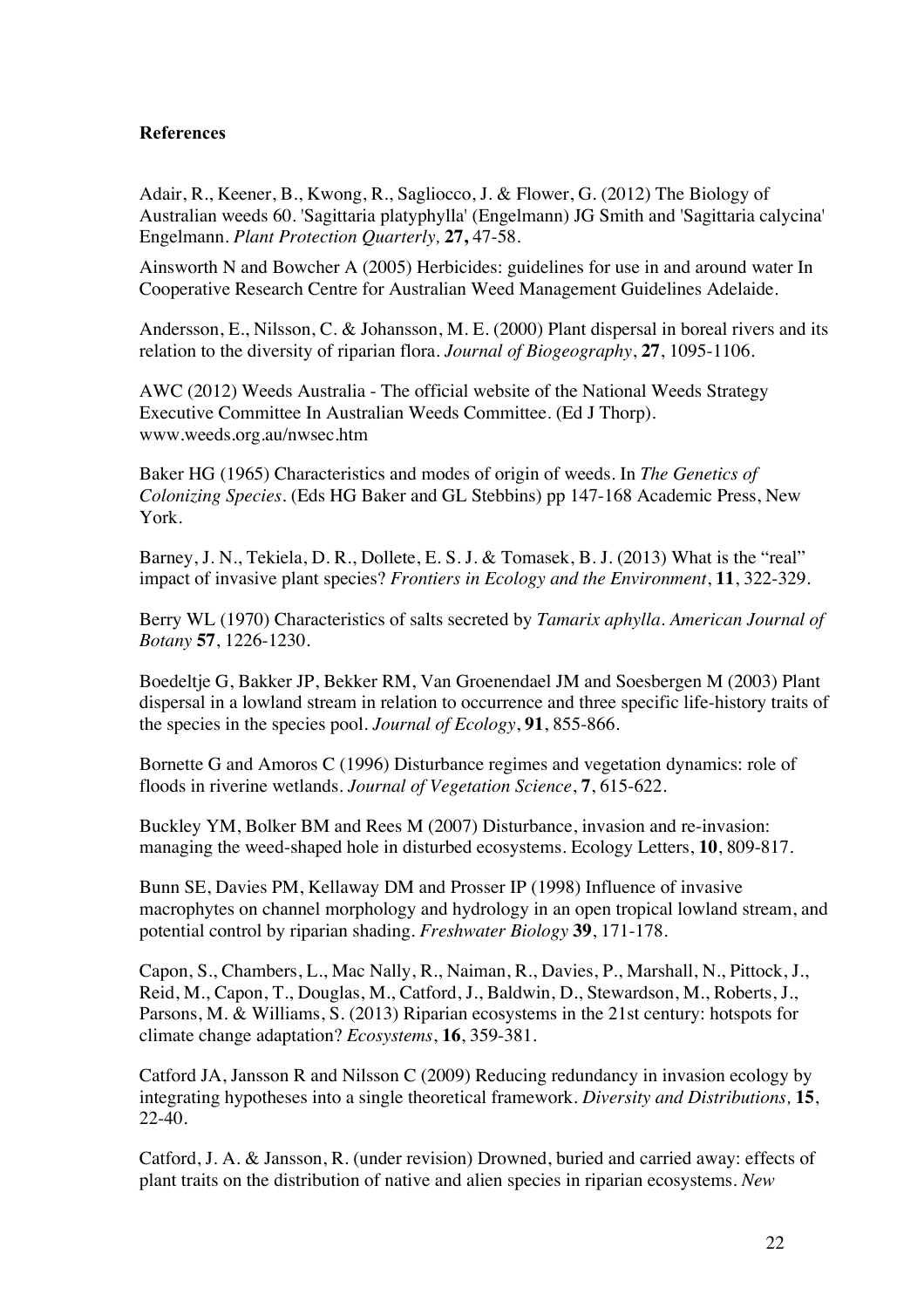*Phytologist*, **204**, 19-36.

Catford, J. A., Daehler, C. C., Murphy, H. T., Sheppard, A. W., Hardesty, B. D., Westcott, D. A., Rejmánek, M., Bellingham, P. J., Pergl, J., Horvitz, C. C. & Hulme, P. E. (2012a) The intermediate disturbance hypothesis and plant invasions: Implications for species richness and management. *Perspectives in Plant Ecology, Evolution and Systematics*, **14**, 231-241.

Catford, J. A., Downes, B. J., Gippel, C. J. & Vesk, P. A. (2011) Flow regulation reduces native plant cover and facilitates exotic invasion in riparian wetlands. *Journal of Applied Ecology*, **48**, 432-442.

Catford, J. A., Morris, W. K., Vesk, P. A., Gippel, C. J. & Downes, B. J. (2014) Species and environmental characteristics point to flow regulation and drought as drivers of riparian plant invasion. *Diversity & Distributions*, **20**, 1084-1096.

Catford, J. A., Naiman, R. J., Chambers, L. E., Roberts, J., Douglas, M. & Davies, P. (2013) Predicting novel riparian ecosystems in a changing climate. *Ecosystems*, **16**, 382-400.

Catford, J. A., Vesk, P. A., Richardson, D. M. & Pyšek, P. (2012b) Quantifying levels of biological invasion: towards the objective classification of invaded and invasible ecosystems. *Global Change Biology*, **18**, 44-62.

Colautti RI and MacIsaac HJ (2004) A neutral terminology to define 'invasive' species. *Diversity and Distributions*, **10**, 134-141.

Colautti, R, Grigorovich I, and MacIsaac H (2006) Propagule pressure: a null model for biological invasions. *Biological Invasions*, **8,** 1023-1037.

Cumming G (2002) Habitat shape, species invasions, and reserve design: Insights from simple models. *Conservation Ecology*, **6**, 3.

Davis MA, Grime JP and Thompson K (2000) Fluctuating resources in plant communities: a general theory of invasibility. *Journal of Ecology* **88**, 528-534.

Department of Sustainability Environment Water Population and Communities (2012) SPRAT database. http://www.environment.gov.au/cgi-bin/sprat/public/sprat.pl).

Eppstein MJ and Molofsky J (2007) Invasiveness in plant communities with feedbacks. *Ecology Letters*, **10**, 253-263.

Eschtruth, A. K. & Battles, J. J. (2011) The importance of quantifying propagule pressure to understand invasion: an examination of riparian forest invasibility. *Ecology*, **92**, 1314-1322.

Finlayson CM, Storrs MJ and Lindner G (1997) Degradation and rehabilitation of wetlands in the Alligator Rivers Region of northern Australia. *Wetlands Ecology and Management* **5**, 19-36.

Flory SL and Clay K (2009) Invasive plant removal method determines native plant community responses Journal of Applied Ecology, **46**, 434-442.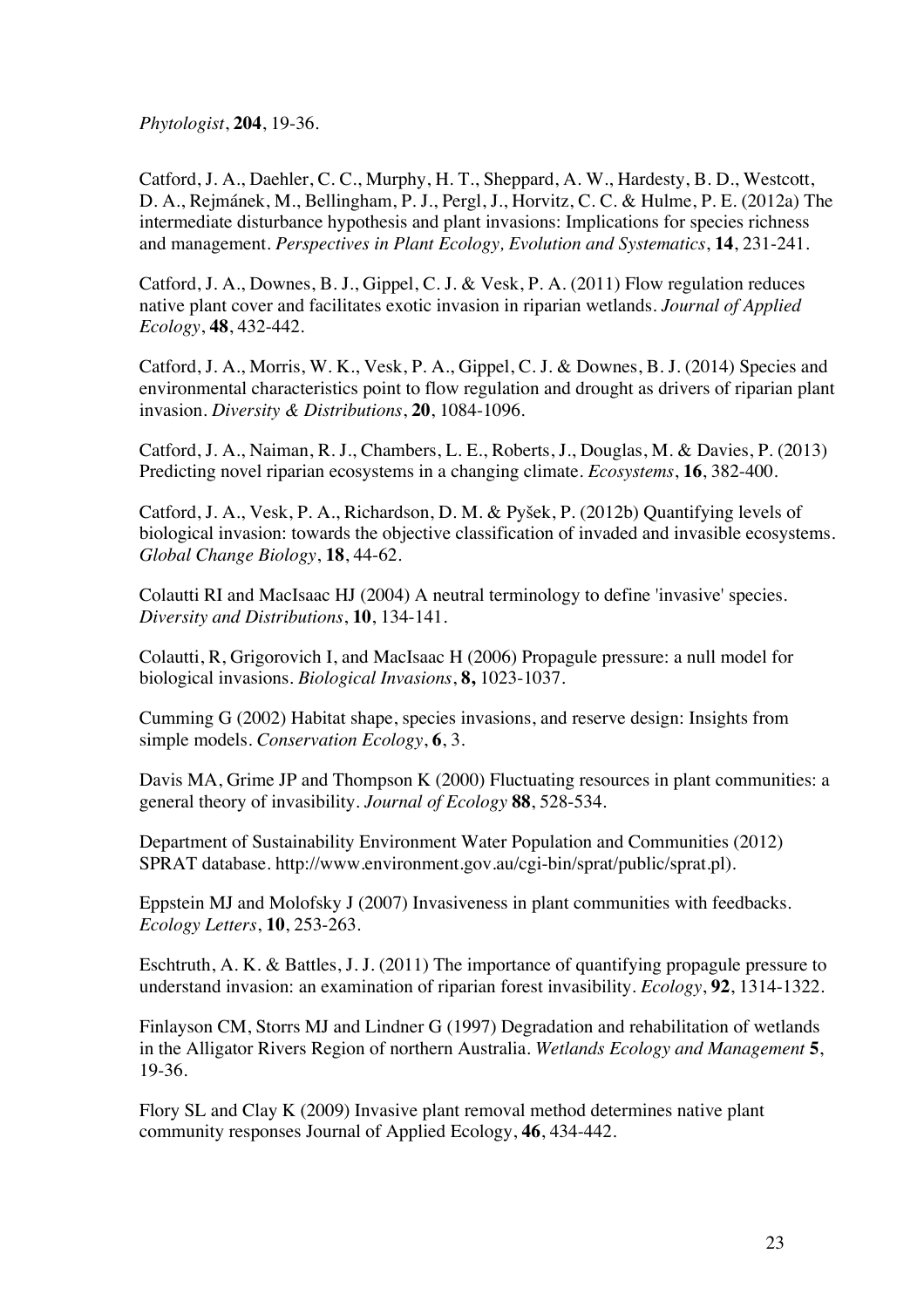Funk JL, Cleland EE, Suding KN and Zavaleta ES (2008) Restoration through reassembly: plant traits and invasion resistance. *Trends in Ecology and Evolution* **23**, 695.

Gilbert, B. & Levine, J. M. (2013) Plant invasions and extinction debts. *Proceedings of the National Academy of Sciences,* **110**, 1744–1749.

Greenwood, H., O'Dowd, D. J. & Lake, P. S. (2004) Willow (*Salix* x *rubens*) invasion of the riparian zone in south-eastern Australia: reduced abundance and altered composition of terrestrial arthropods. *Diversity and Distributions*, **10**, 485-492.

Greet, J. O. E., Cousens, R. D. & Webb, J. A. (2012) Flow regulation affects temporal patterns of riverine plant seed dispersal: potential implications for plant recruitment. *Freshwater Biology*, **57**, 2568-2579.

Griffin GF, Smith DMS, Morton SR, Allan GE, Masters KA and Preece N (1989) Status and implications of the invasion of tamarisk (*Tamarix aphylla*) on the Finke River, Northern Territory, Australia. *Journal of Environmental Management* **29**, 297-315.

Grime, J. P. (1977) Evidence for the existence of three primary strategies in plants and its relevance to ecological and evolutionary theory. *The American Naturalist*, **111**, 1169-1194.

Harms RS and Hiebert RD (2006) Vegetation response following invasive Tamarisk (*Tamarix* spp.) removal and implications for riparian restoration. *Restoration Ecology*, **14**, 461-472.

Hierro JL, Maron JL and Callaway RM (2005) A biogeographical approach to plant invasions: the importance of studying exotics in their introduced and native range. *Journal of Ecology*, **93**, 5-15.

Hobbs RJ (2004) The Working for Water programme in South Africa: the science behind the success. Diversity and Distribution, **10**, 501-503.

Hobbs RJ and Humphries S, E (1995) An integrated approach to the ecology and management of plant invasions. Conservation Biology, **9**, 761-770.

Hobbs, R. J., Higgs, E. & Harris, J. A. (2009) Novel ecosystems: implications for conservation and restoration. *Trends in Ecology & Evolution*, **24**, 599-605.

Hodgkinson DJ and Thompson K (1997) Plant dispersal: the role of man. *Journal of Applied Ecology*, **34**, 1484-1496.

Holland-Clift, S. & Davies, J. (2007) Willows National Management Guide: current management and control options for willows (*Salix* spp.) in Australia. Victorian Department of Primary Industries, Geelong.

Holland-Clift, S., O'Dowd, D. J. & Mac Nally, R. (2011) Impacts of an invasive willow (Salix × rubens) on riparian bird assemblages in south-eastern Australia. *Austral Ecology*, **36**, 511-520.

Hulme PE, Bacher S, Kenis M, Klotz S, Kuhn I, Minchin D, Nentwig W, Olenin S, Panov V, Pergl J, Pysek P, Roques A, Sol D, Solarz W and Vila M (2008) Grasping at the routes of biological invasions: a framework for integrating pathways into policy. *Journal of Applied*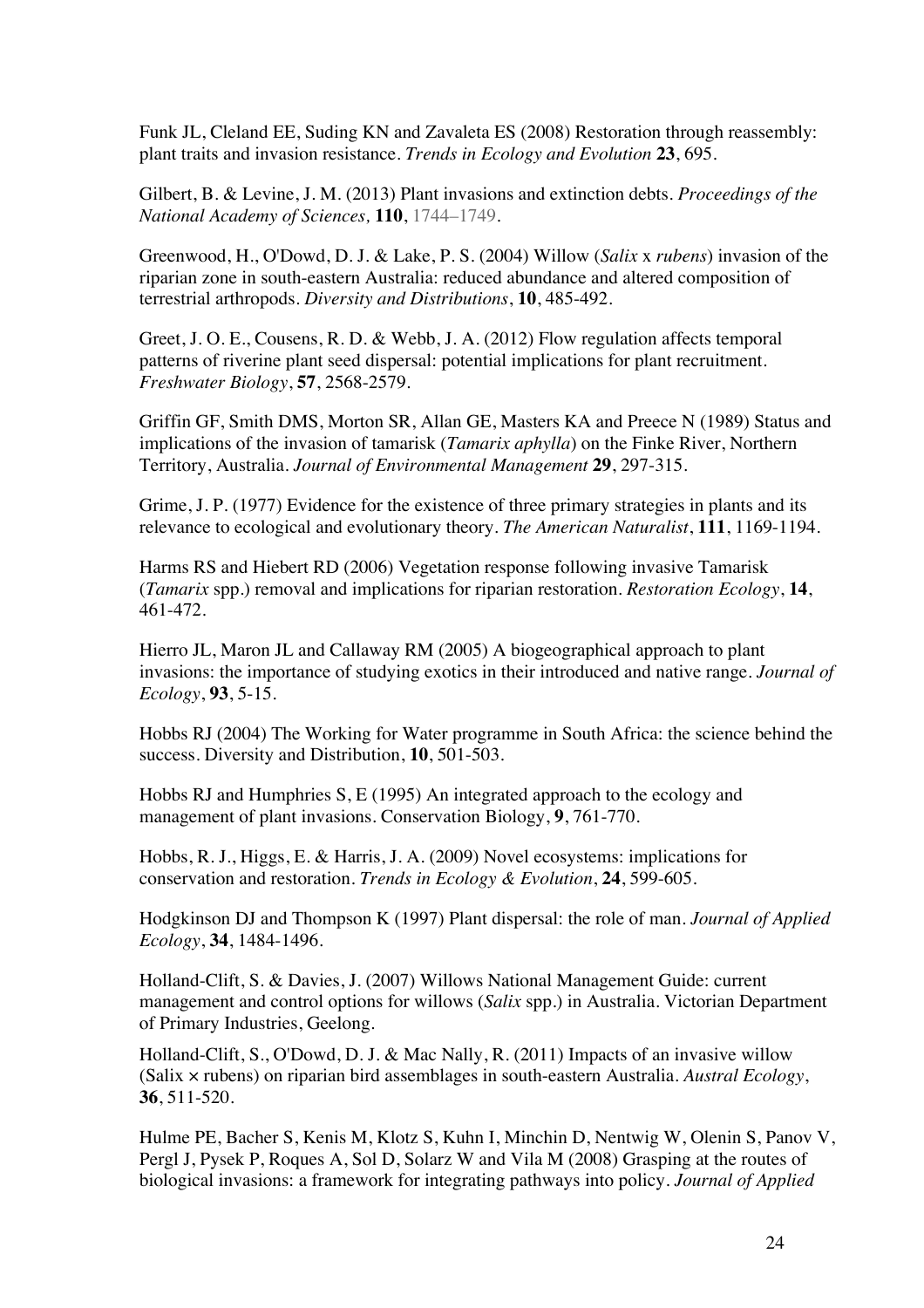*Ecology*, **45**, 403-414.

Joshi J and Vrieling K (2005) The enemy release and EICA hypothesis revisited: incorporating the fundamental difference between specialist and generalist herbivores. *Ecology Letters*, **8**, 704-714.

Julien MH and Griffiths MW (eds) (1998) Biological Control of Weeds A World Catalogue of Agents and Their Target Weeds. CABI Publishing, Wallingford, UK.

Keane RM and Crawley MJ (2002) Exotic plant invasions and the enemy release hypothesis. *Trends in Ecology and Evolution*, **17**, 164-170.

Kominoski, J. S., Shah, J. J. F., Canhoto, C., Fischer, D. G., Giling, D. P., González, E., Griffiths, N. A., Larrañaga, A., LeRoy, C. J., Mineau, M. M., McElarney, Y. R., Shirley, S. M., Swan, C. M. & Tiegs, S. D. (2013) Forecasting functional implications of global changes in riparian plant communities. *Frontiers in Ecology and the Environment*, **11**, 423-432.

Kowarik I (1995) Time lags in biological invasions with regard to the success and failure of alien species. In Plant Invasions General Aspects and Special Problems. (Eds Pysek P, Prach K, Rejmanek M and Wade M) SPB Academic Publishers Amsterdam, pp 15-38.

Kozlowski TT (2002) Physiological-ecological impacts of flooding on riparian forest ecosystems. *Wetlands* **22**, 550-561.

Kyle G and Leishman MR (2009) Functional trait differences between extant exotic, native and extinct native plants in the hunter river, NSW: A potential tool in riparian rehabilitation *River Research and Applications* **25,** 892-903*.*

Kyle G, Schmidt T, Cooke J and Leishman MR (2008) Growth and survival of riparian plantings in relation to Willow canopy in the Upper Hunter River. *Ecological Management and Restoration* **9,** 154-156.

Ladson AR (1997) Willows along Victorian waterways: towards a Willow management. Strategy Department of Natural Resources and Environment, Melbourne.

Lake JC and Leishman MR (2004) Invasion success of exotic plants in natural ecosystems: the role of disturbance, plant attributes and freedom from herbivores. *Biological Conservation* **117**, 215-226.

Lane A M, Williams R J, Muller W J and Lonsdale W M (1997) The effects of the herbicide tebuthiuron on seedlings of *Mimosa pigra* and native floodplain vegetation in northern Australia. *Australian Journal of Ecology* **22**, 439-447.

Lee WG, Allen RB and Johnson PN (1986) Succession and dynamics of gorse (Ulex europaeus L) communities in the Dunedin Ecological District, South Island, New Zealand. *New Zealand Journal of Botany* **24**, 279-292.

Lunt, I. D., Jansen, A. & Binns, D. L. (2012) Effects of flood timing and livestock grazing on exotic annual plants in riverine floodplains. *Journal of Applied Ecology*, **49**, 1131-1139.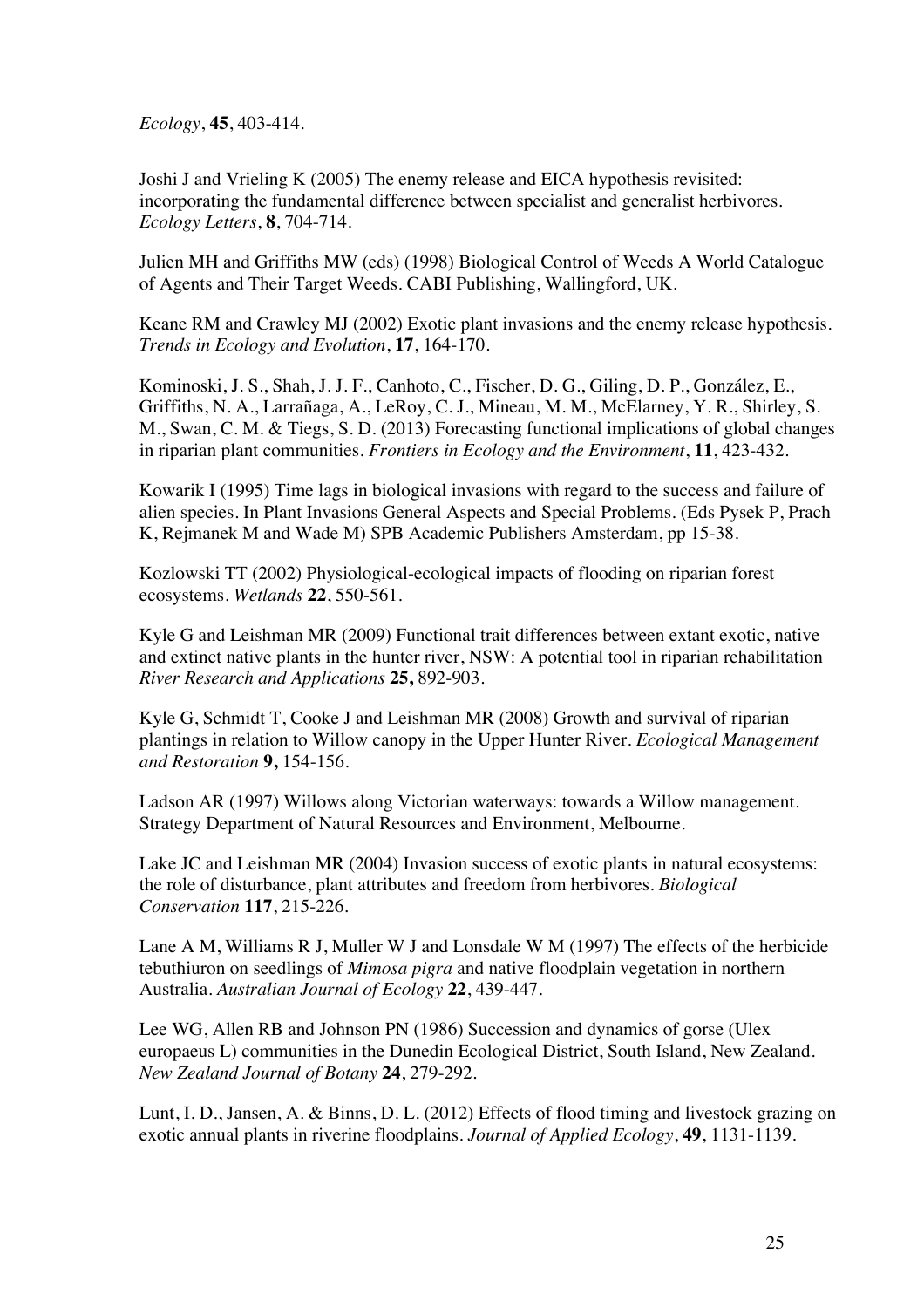MacDougall, A. S. & Turkington, R. (2005) Are invasive species the drivers or passengers of change in degraded ecosystems? *Ecology*, **86**, 42-55.

Mack MC (2003) Phylogenetic constraint, absent life forms, and preadapted alien plants: a prescription for biological invasions. *International Journal of Plant Sciences*, **164**, S185- S196.

Malanson G P (1993) *Riparian Landscapes* Cambridge University Press, Cambridge.

Meiners SJ, Cadenasso ML and Pickett STA (2004) Beyond biodiversity: individualistic controls of invasion in a self-assembled community. *Ecology Letters*, **7**, 121–126.

Melbourne BA, Cornell HV, Davies KF, Dugaw CJ, Elmendorf S, Freestone AL, Hall RJ, Harrison S, Hastings A, Holland M, Holyoak M, Lambrinos J, Moore K and Yokomizo H (2007) Invasion in a heterogeneous world: resistance, coexistence or hostile takeover? *Ecology Letters*, **10**, 77-94.

Merritt, D. M., Scott, M. L., Poff, N. L., Auble, G. T. & Lytle, D. A. (2010) Theory, methods and tools for determining environmental flows for riparian vegetation: riparian vegetationflow response guilds. *Freshwater Biology*, **55**, 206-225.

Millenium Ecosystem Assessment (2005) *Ecosystems and Human Well-being: Synthesis.* Island Press, Washington.

Mitchell CE, Agrawal AA, Bever JD, Gilbert GS, Hufbauer RA, Klironomos JN, Maron JL, Morris WF, Parker IM, Power AG, Seabloom EW, Torchin ME and Vázquez DP (2006) Biotic interactions and plant invasions. *Ecology Letters*, **9**, 726-740.

Moles AT, Gruber MAM and Bonser SP (2008) A new framework for predicting invasive plant species. *Journal of Ecology*, **96**, 13-17.

Moles, A. T., Flores-Moreno, H., Bonser, S. P., Warton, D. I., Helm, A., Warman, L., Eldridge, D. J., Jurado, E., Hemmings, F. A., Reich, P. B., Cavender-Bares, J., Seabloom, E. W., Mayfield, M. M., Sheil, D., Djietror, J. C., Peri, P. L., Enrico, L., Cabido, M. R., Setterfield, S. A., Lehmann, C. E. R. & Thomson, F. J. (2012) Invasions: the trail behind, the path ahead, and a test of a disturbing idea. *Journal of Ecology*, **100**, 116-127.

Panetta FD, Groves RH and Shepherd RCH (1998) *The Biology of Australian Weeds*. (Eds RG and FJ Richardson), Melbourne.

Parker, I. M., Simberloff, D., Lonsdale, W. M., Goodell, K., Wonham, M., Kareiva, P. M., Williamson, M. H., Von Holle, B., Moyle, P. B., Byers, J. E. & Goldwasser, L. (1999) Impact: toward a framework for understanding the ecological effects of invaders. *Biological Invasions*, **1**, 3-19.

Parsons WT and Cuthbertson E (1992) *Noxious Weeds of Australia*. Inkata Press Pty Ltd, Melbourne.

Pausas JG and Lavorel S (2003) A hierarchical deductive approach for functional types in disturbed ecosystems. *Journal of Vegetation Science* **14**, 409-416.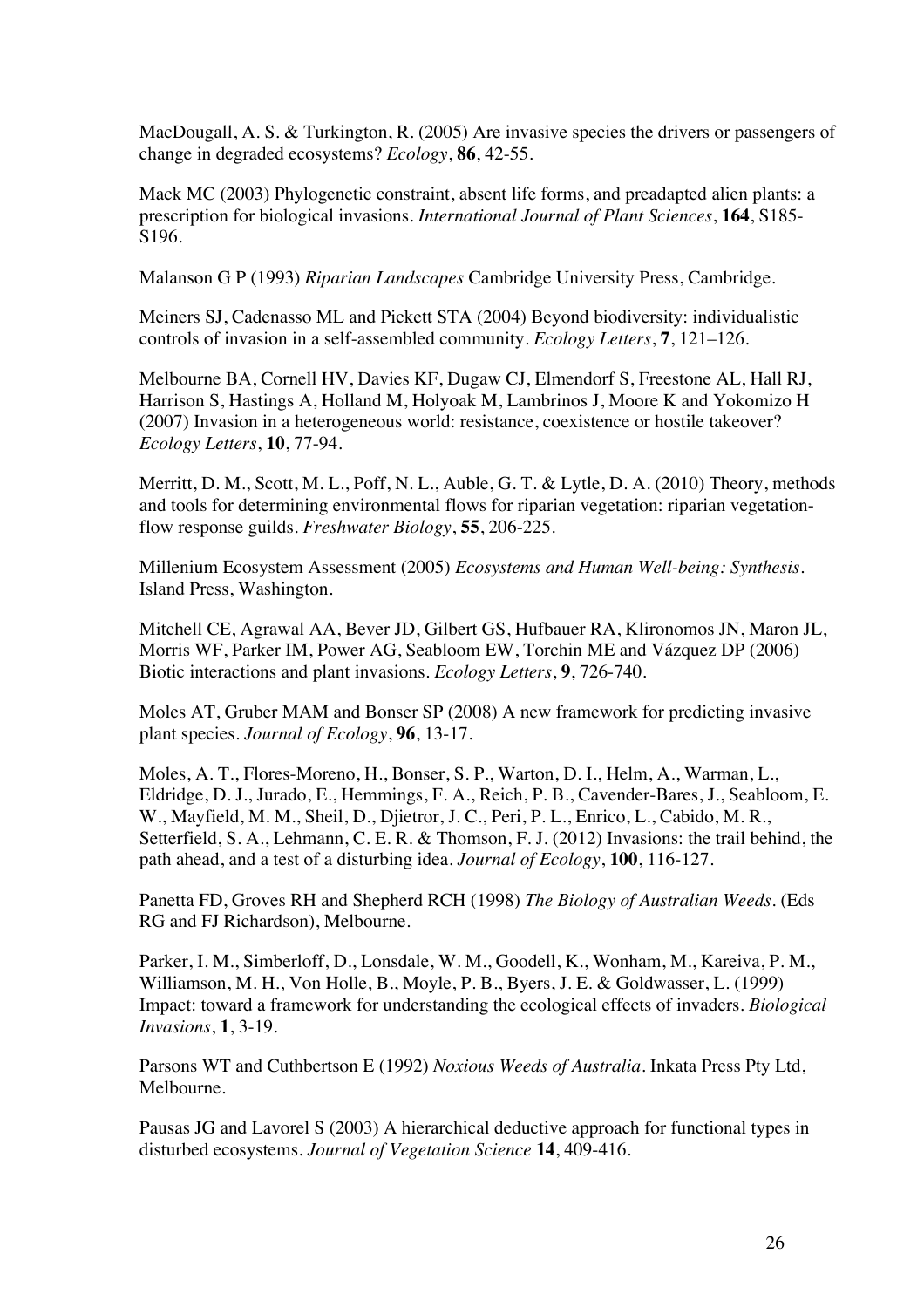Paynter Q and Flanagan G (2004) Integrated weed management–could we be doing better? Lessons from controlling the invasive wetland shrub, Mimosa pigra. In *XI International Symposium on Biological Control of Weeds.* 27 April – 3 May, Canberra (Eds JM Cullen, DT Briese, DJ Kriticos, WM Lonsdale, L Morin and JK Scott) pp. 361–9. CSIRO, Canberra.

Perna C and Burrows D (2005) Improved dissolved oxygen status following removal of exotic weed mats in important fish habitat lagoons of the tropical Burdekin River floodplain, Australia. *Marine Pollution Bulletin* **51**, 138-148.

Pheloung, P. C., Williams, P. A. & Halloy, S. R. (1999) A weed risk assessment model for use as a biosecurity tool evaluating plant introductions. *Journal of Environmental Management*, **57**, 239-251.

Pysek P and Richardson DM (2007) Traits associated with invasiveness in alien plants: Where do we stand? In *Biological Invasions* (Ed W Nentwig) pp 98-111 Springer-Verlag, Berlin.

Randall RP (2007) The Introduced Flora of Australia and its Weed Status. CRC for Australian Weed Management, Department of Agriculture and Food, Western Australia, Glen Osmond, SA.

Rea N and Storrs MJ (1999) Weed invasions in wetlands of Australia's Top End: reasons and solutions. *Wetlands Ecology and Management* **7**, 47-62.

Rejmanek M and Richardson DM (1996) What attributes make some plant species more invasive? *Ecology*, **77**, 1655-1661.

Richardson DM and Pysek P (2006) Plant invasions: merging the concepts of species invasiveness and community invasibility. *Progress in Physical Geography*, **30**, 409-431.

Richardson DM, Holmes PM, Esler KJ, Galatowitsch SM, Stromberg JC, Kirkman SP, Pysek P and Hobbs RJ (2007) Riparian vegetation: Degredation, alien plant invasion, and restoration prospects. *Diversity and Distributions* **13**, 126-139.

Richardson DM, Pysek P, Rejmanek M, Barbour M G, Panetta F D and West C J (2000) Naturalization and invasion of alien plants: concepts and definitions *Diversity and Distributions* **6**, 93-107.

Rood SB, Gourley CR, Ammon EM, Heki LG, Klotz JR, Morrison ML, Mosley D, Scoppettone GG, Swanson S and Wagner PL (2003) Flows for floodplain forests: A successful riparian restoration. *Bioscience*, **53**, 647-656.

Sala, O. E., Chapin, F. S., Armesto, J. J., Berlow, E., Bloomfield, J., Dirzo, R., Huber-Sanwald, E., Huenneke, L. F., Jackson, R. B., Kinzig, A., Leemans, R., Lodge, D. M., Mooney, H. A., Oesterheld, M., Poff, N. L., Sykes, M. T., Walker, B. H., Walker, M. & Wall, D. H. (2000) Biodiversity - Global biodiversity scenarios for the year 2100. *Science*, **287**, 1770-1774.

Shackelford, N., Hobbs, R. J., Heller, N. E., Hallett, L. M. & Seastedt, T. R. (2013) Finding a middle-ground: The native/non-native debate. *Biological Conservation*, **158**, 55-62.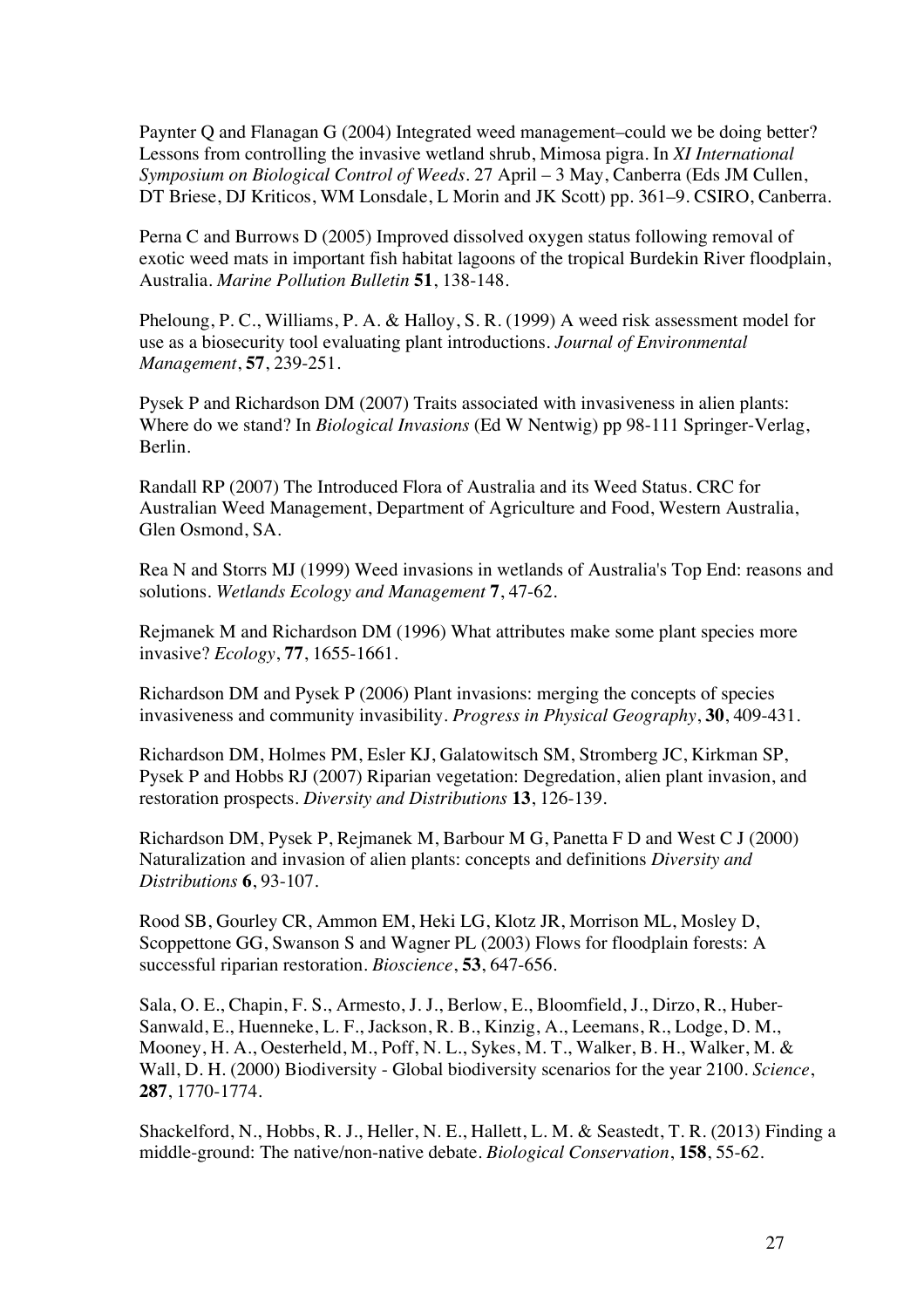Simberloff, D. (2009) The role of propagule pressure in biological invasions. *Annual Review of Ecology, Evolution, and Systematics*, **40**, 81-102.

Sinden, J., Jones, R., Hester, S., Odom, D., Kalisch, C., James, R. & Cacho, O. (2005) The economic impact of weeds in Australia). CRC for Australian Weed Management, Adelaide.

Smith N (1995) *Weeds of Natural Ecosystems: a field guide to environmental weeds of the Northern Territory*. Northern Territory Environment Centre, Darwin.

Sogge MK, Sferra SJ and Paxton EH (2008) *Tamarix* as habitat for birds: implications for riparian restoration in the southwestern United States. *Restoration Ecology*, **16**, 146-154.

Stohlgren TJ, Chong GW, Schell LD, Rimar KA, Otsuki Y, Lee M, Kalkhan MA and Villa CA (2002) Assessing vulnerability to invasion by non-native plant species at multiple spatial scales. *Environmental Management* **29**, 566-77.

Stokes, K., Ward, K. & Colloff, M. (2010) Alterations in flood frequency increase exotic and native species richness of understorey vegetation in a temperate floodplain eucalypt forest. *Plant Ecology*, **211**, 219-233.

Stromberg JC, Lite SJ, Marler R, Paradzick C, Shafroth PB, Shorrock D, White JM and White MS (2007) Altered stream-flow regimes and invasive plant species: the Tamarix case. *Global Ecology and Biogeography*, **16**, 381-393.

Taylor, K., Brummer, T., Taper, M.L., Wing, A. & Rew, L.J. (2012) Human-mediated longdistance dispersal: an empirical evaluation of seed dispersal by vehicles. *Diversity and Distributions,* **18,** 942-951

Valentine L, Roberts B and Schwarzkopf L (2007) Mechanisms driving avoidance of nonnative plants by lizards. *Journal of Applied Ecology* **44**, 228-237.

Valéry, L., Fritz, H. & Lefeuvre, J.-C. (2013) Another call for the end of invasion biology. *Oikos*, **122**, 1143–1146.

van Kleunen, M., Weber, E. & Fischer, M. (2010) A meta-analysis of trait differences between invasive and non-invasive plant species. *Ecology Letters*, **13**, 235-245.

Vila M, Pino J and Font X (2007) Regional assessment of plant invasions across different habitat types. *Journal of Vegetation Science* **18**, 35-42.

Walden D., van Dam R., Finlayson M., Storrs M., Lowry J. & Kriticos D. (2004). A risk assessment of the tropical wetland weed Mimosa pigra in Northern Australia. *Third International Symposium on the Management of Mimosa pigra,* Darwin.

Xiong S, Nilsson C, Johansson M E and Jansson R (2001) Responses of riparian plants to accumulation of silt and plant litter: the importance of plant traits. *Journal of Vegetation Science* **12**, 481-490